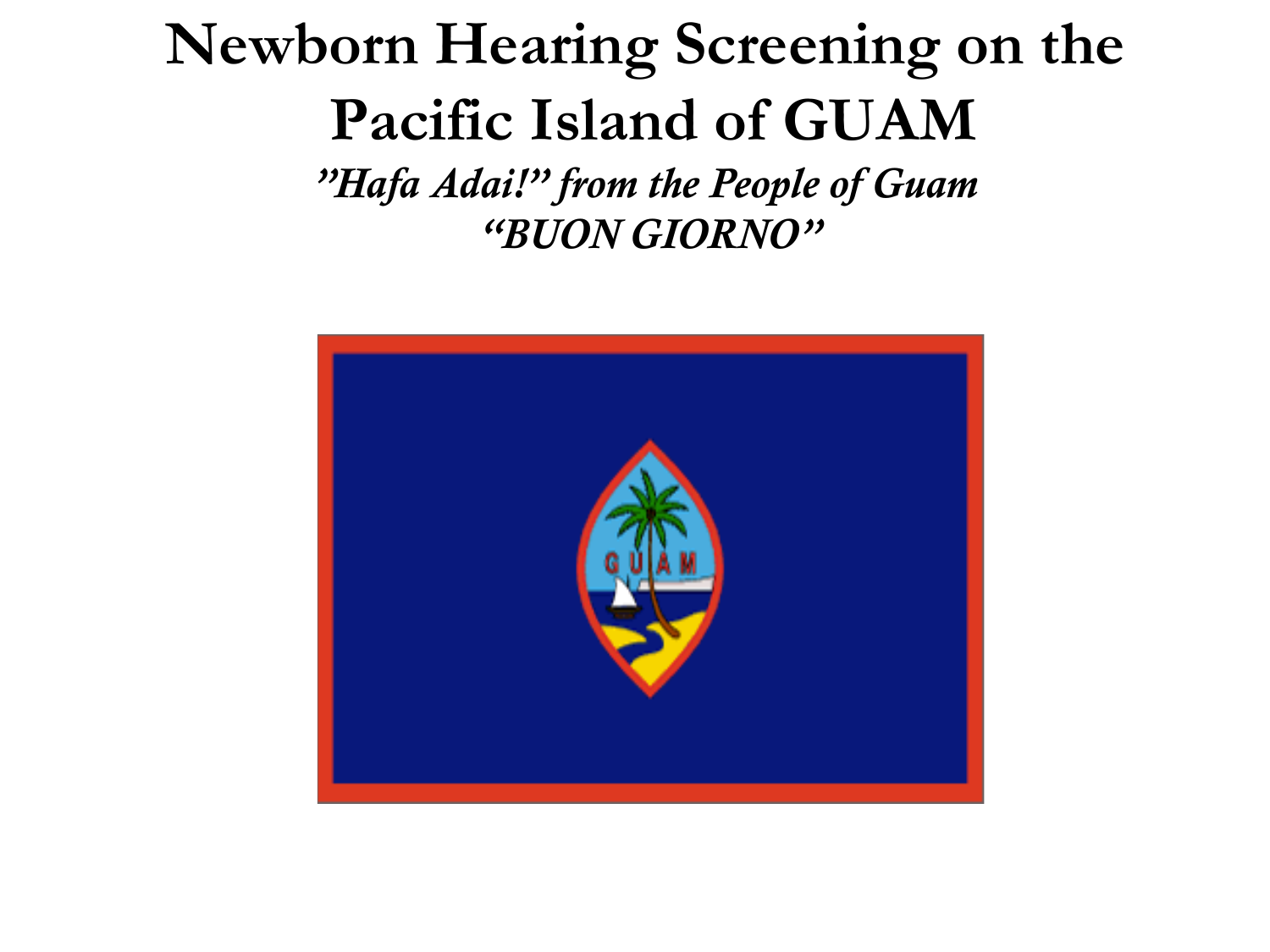



### **The Guam EHDI Tracking and Surveillance System: Using Data Trends to Improve Hearing Screening Outcomes**

**by** 

**Velma Sablan, Ph.D., Elaine Eclavea, M.Ed., Vicky Ritter, B.A. Guam EHDI Tracking & Surveillance June 3, 2006 @ 9:15-9:9:30AM Room E Congress Center**

**Lake Como, Milan, Italy**

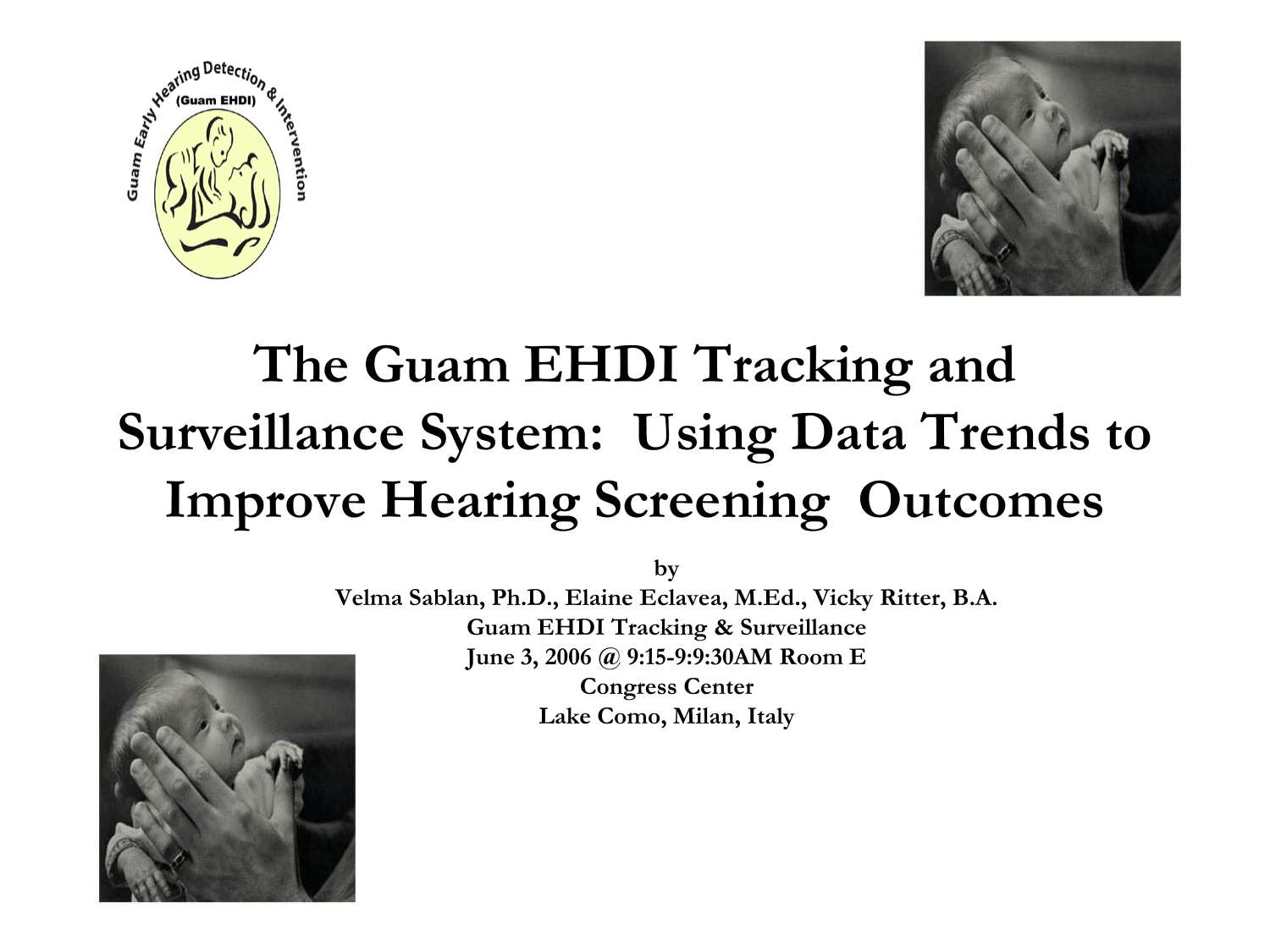# This presentation was made possible  $by...$

#### **UNIVERSITY OF GUAM (UOG)**

#### **GUAM**

C**enter of**

E**xcellence in**

D**evelopmental**

D**isabilities:** 

E**ducation,**

R**esearch, and** 

S**ervice** 

**(Guam CEDDERS)**



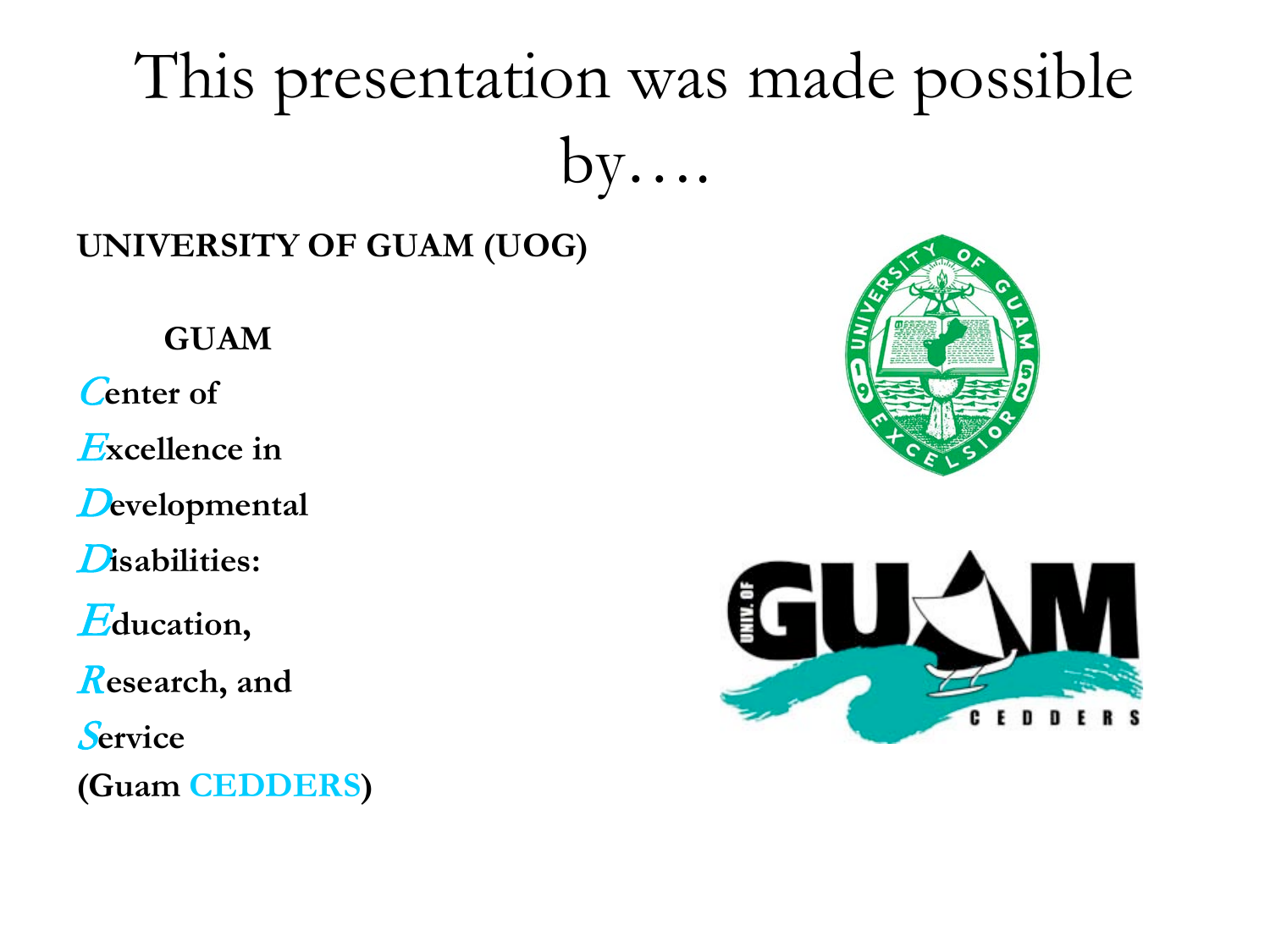### Guam is a U.S. Territory located in **Micronesia** "Where America's day begins"



- Population is approximately 160,000
- Birth rate: Approximately 3,500 births per year
- 3 Birthing Sites: 1 private, 1 public, and 1 military
- US Naval Hospital-Guam, reported in 2002 and 2003 but, discontinued reporting to Guam EHDI after 2004.
- High birth rate among single mothers
- High rate of teen pregnancies
- Academic achievement of school aged children is at the 15-20<sup>th</sup> percentile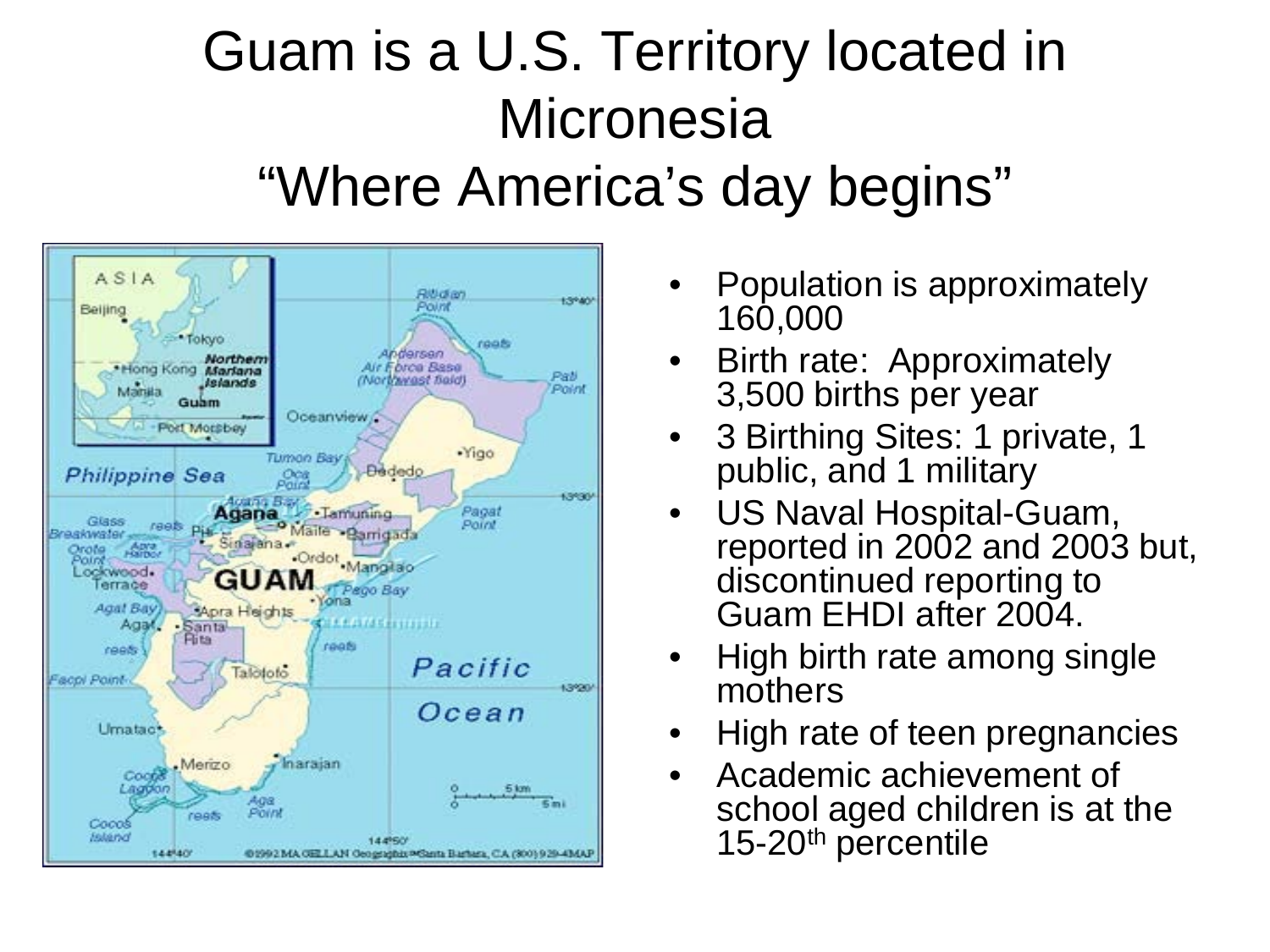#### **Guam is located 130 N Latitude, 1440 E Longitude Lying in the Southern End of the Northern Marianas Islands**



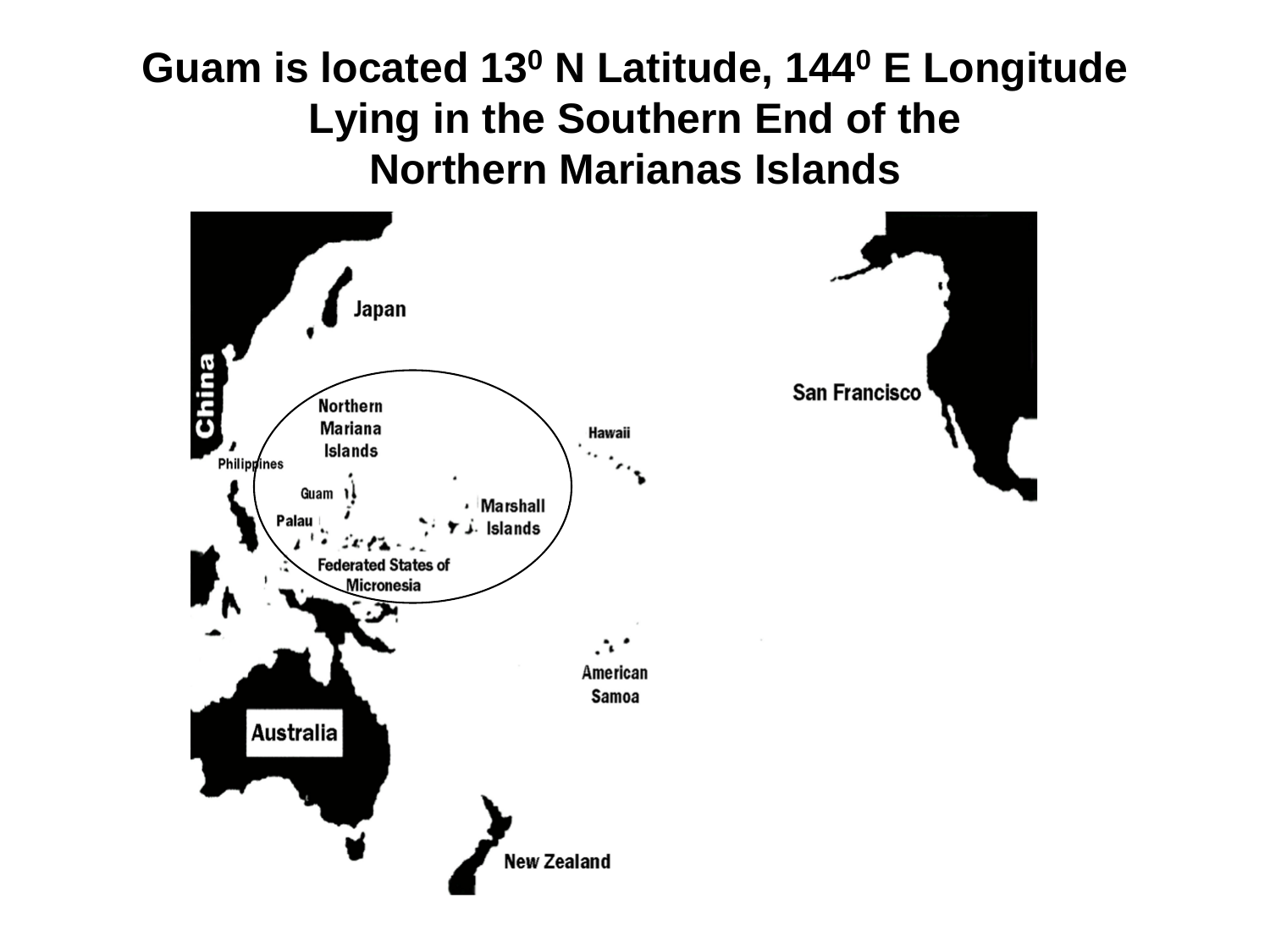

### **OUR STUDY**

#### **Using Data Trends to Improve Hearing Screening Outcomes The Guam EHDI Tracking and Surveillance System**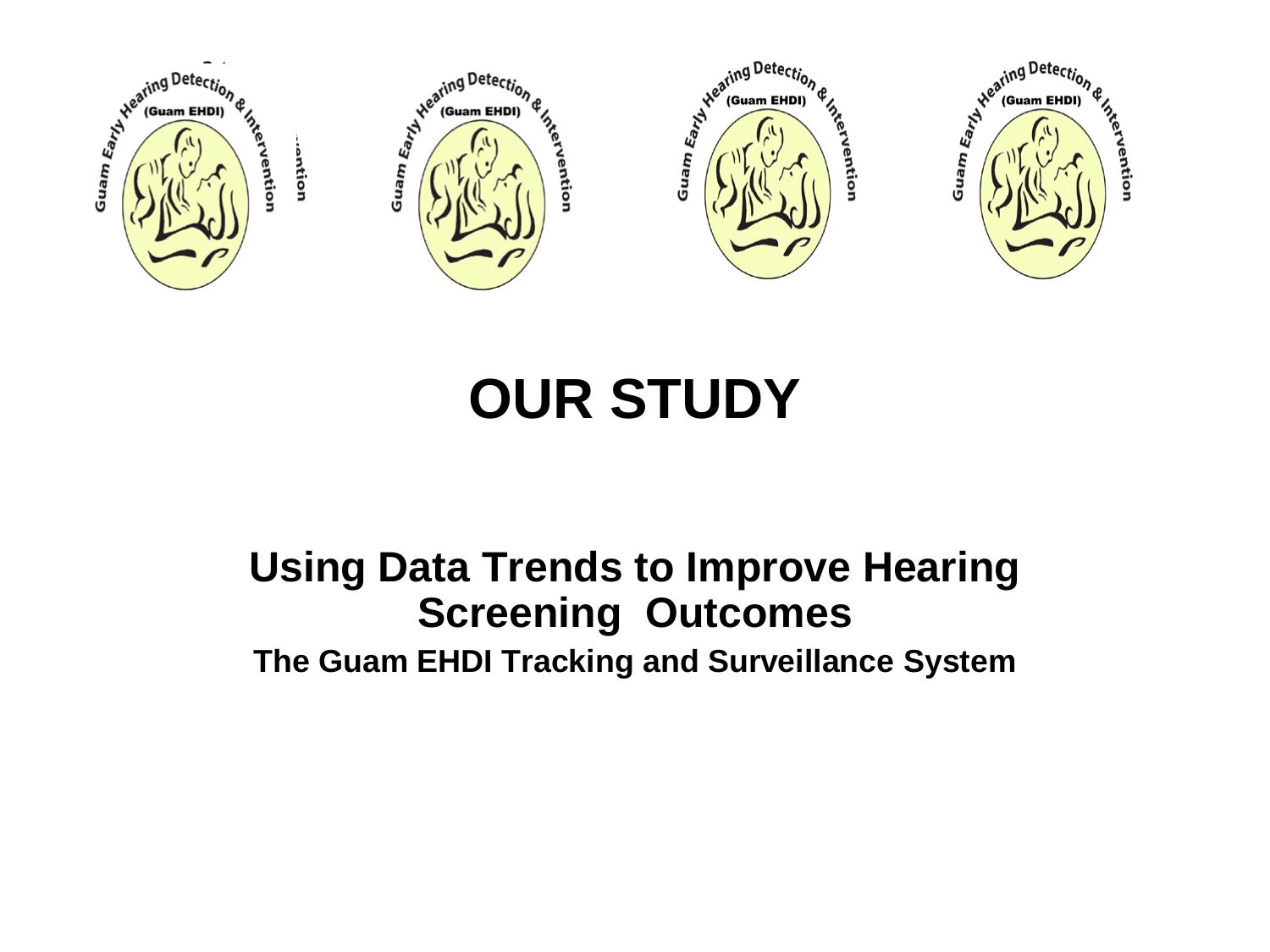*Purpose of the Study: To demonstrate how programs can use the NHS database system to observe both quantitative and qualitative trends that can improve hearing screening outcomes* 



#### *Research Questions*:

- 1. What is the status of newborn hearing screening on Guam?
- 2. How well are infants with hearing loss being identified and served?
- 3. What data manipulations can be used to reveal information that can improve services for infants with hearing loss?
- 4. How can data trends improve services?
- 5. How can case studies assist in improving services? What can this type of data reveal?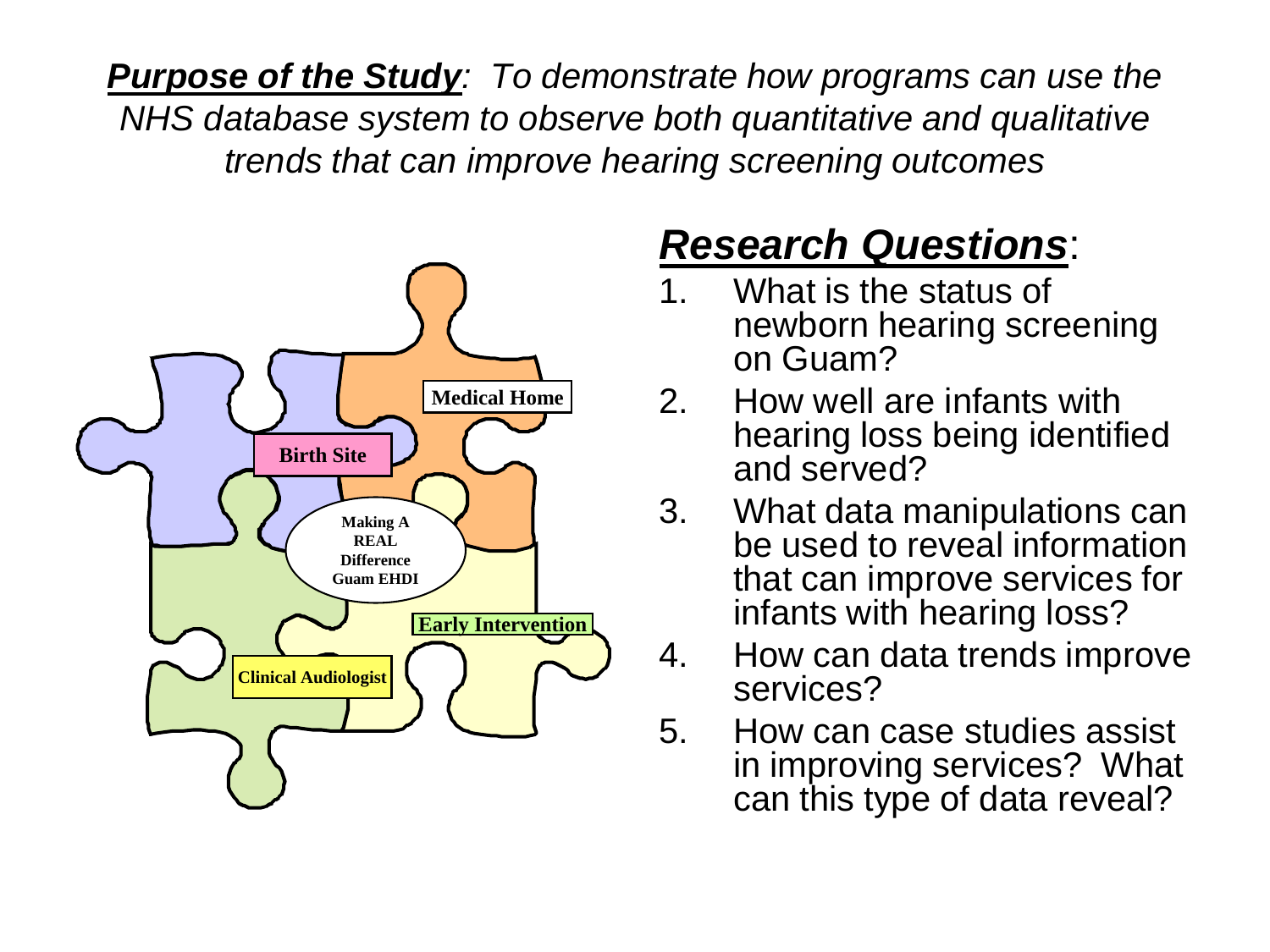# Research Methods

- **Descriptive statistics used to answer research questions 1 to 4.**
- 1. What is the status of newborn hearing screening on Guam?
- 2. How well are infants with hearing loss being identified and served?
- 3. What data manipulations can be used to reveal information that can improve services for infants with hearing loss?
- 4. How can data trends improve services?
- **Qualitative methods used to answer research question 5, specifically the use of Case Studies.**
- 5. How can case studies assist in improving services? What can this type of data reveal?

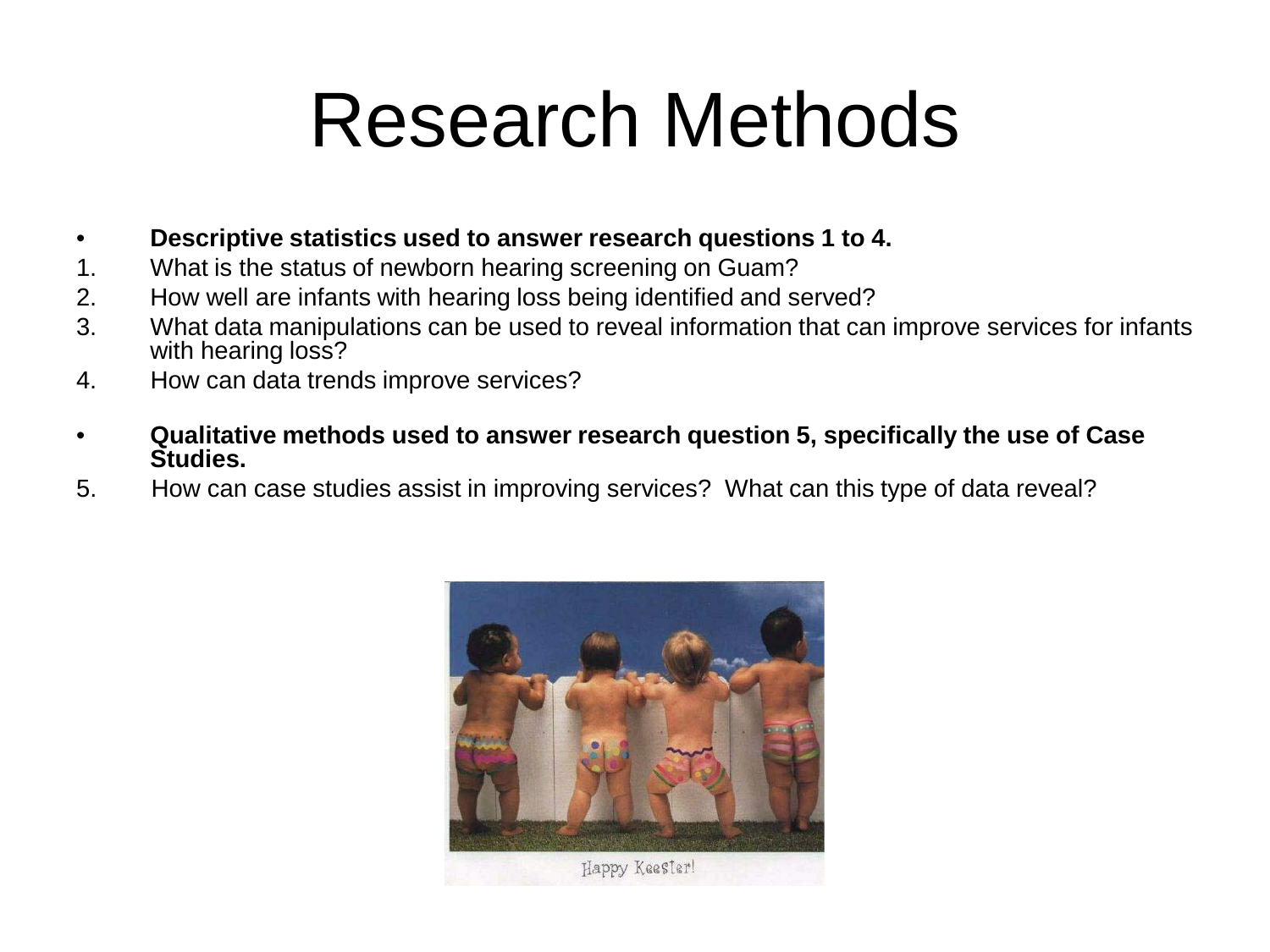# Findings



- 1) Finding from descriptive statistics
- 2) New Directions in Using NHS Database
- 3) Preliminary results from Case Studies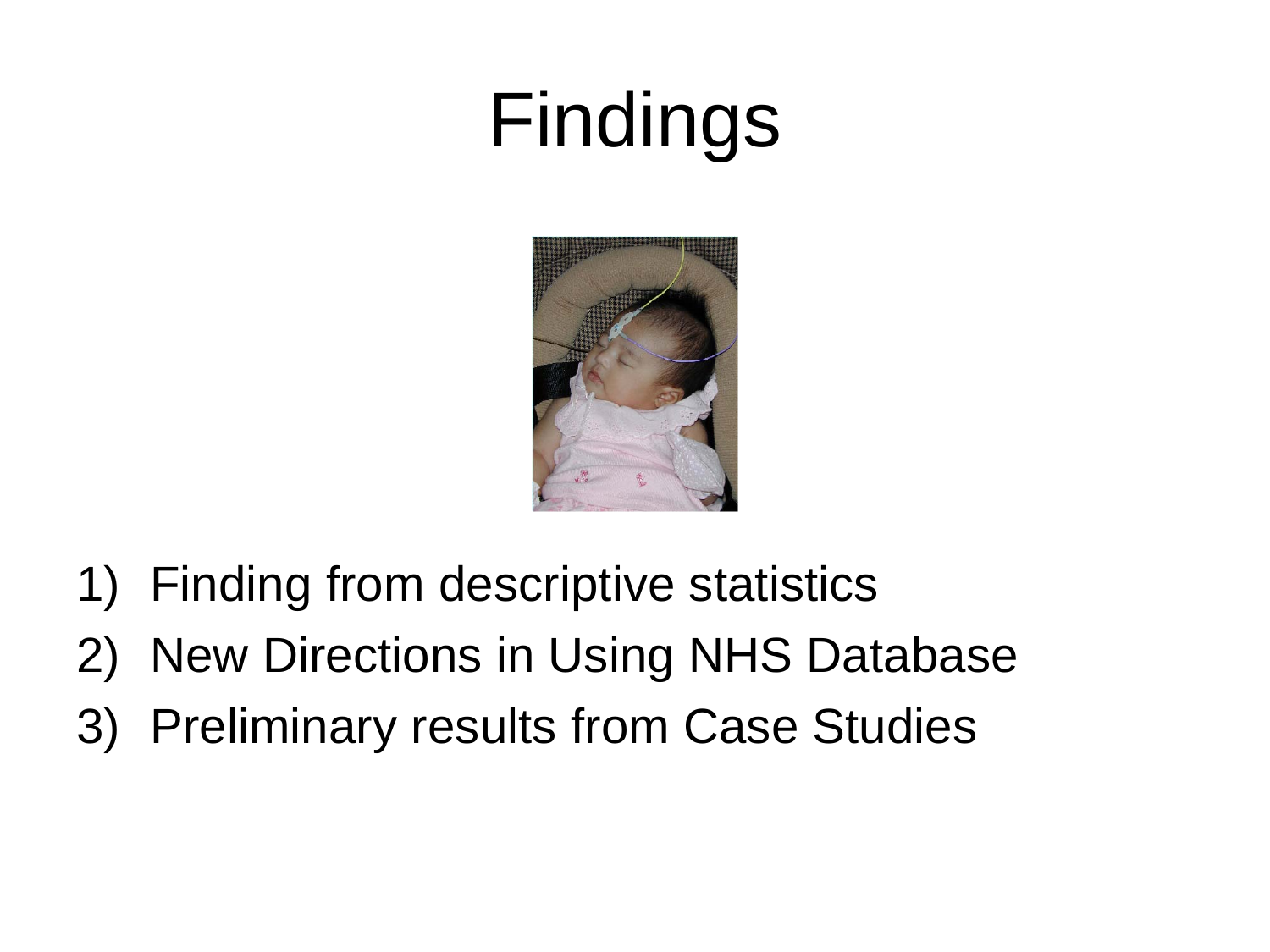# 1) Descriptive Statistics

What is the status of newborn hearing screening on Guam? How well are infants with hearing loss being identified and served?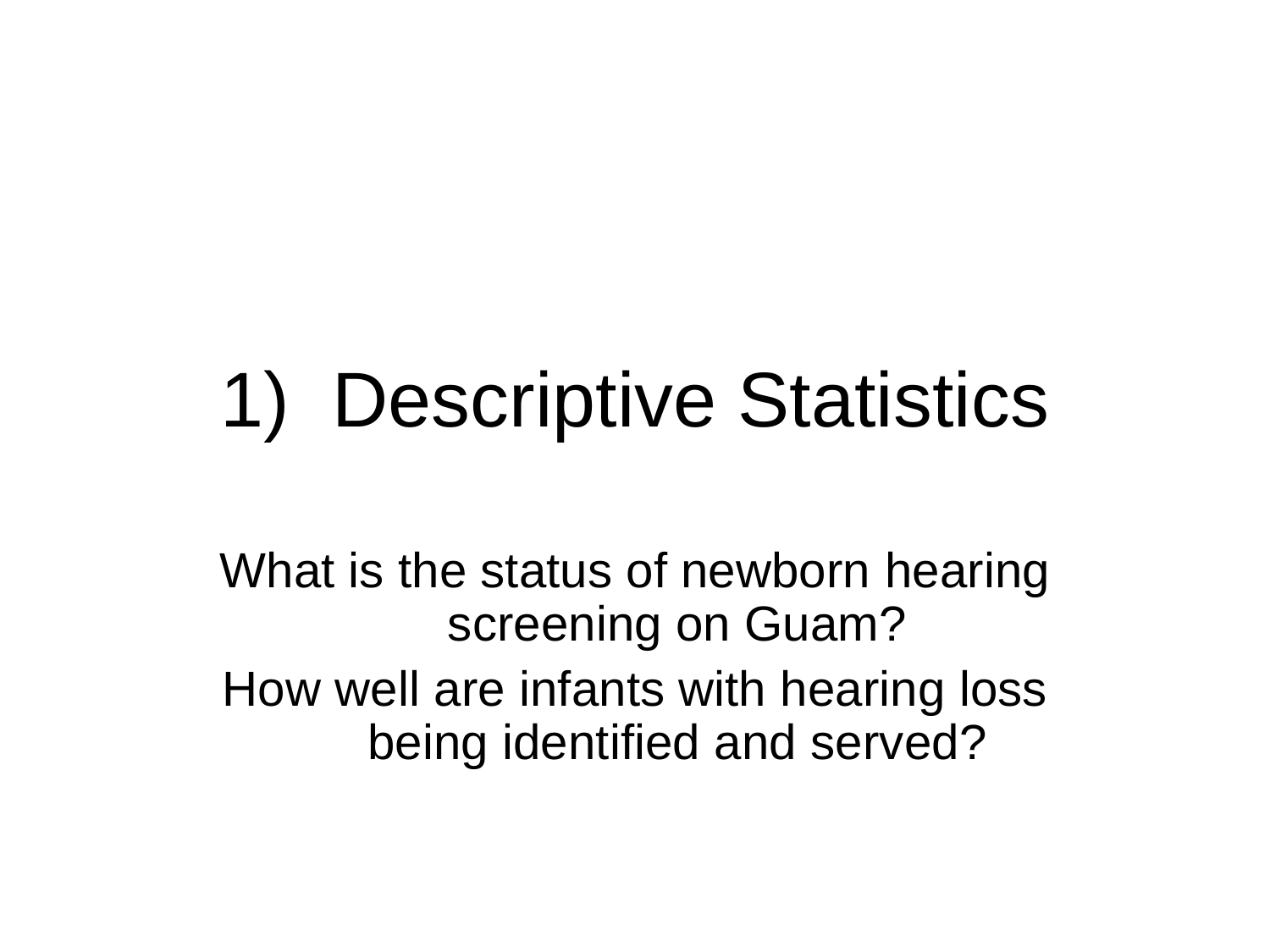### **Guam's Statistics in Newborn Hearing Screening 2002-2005**



**Births**

■ Screened prior to discharge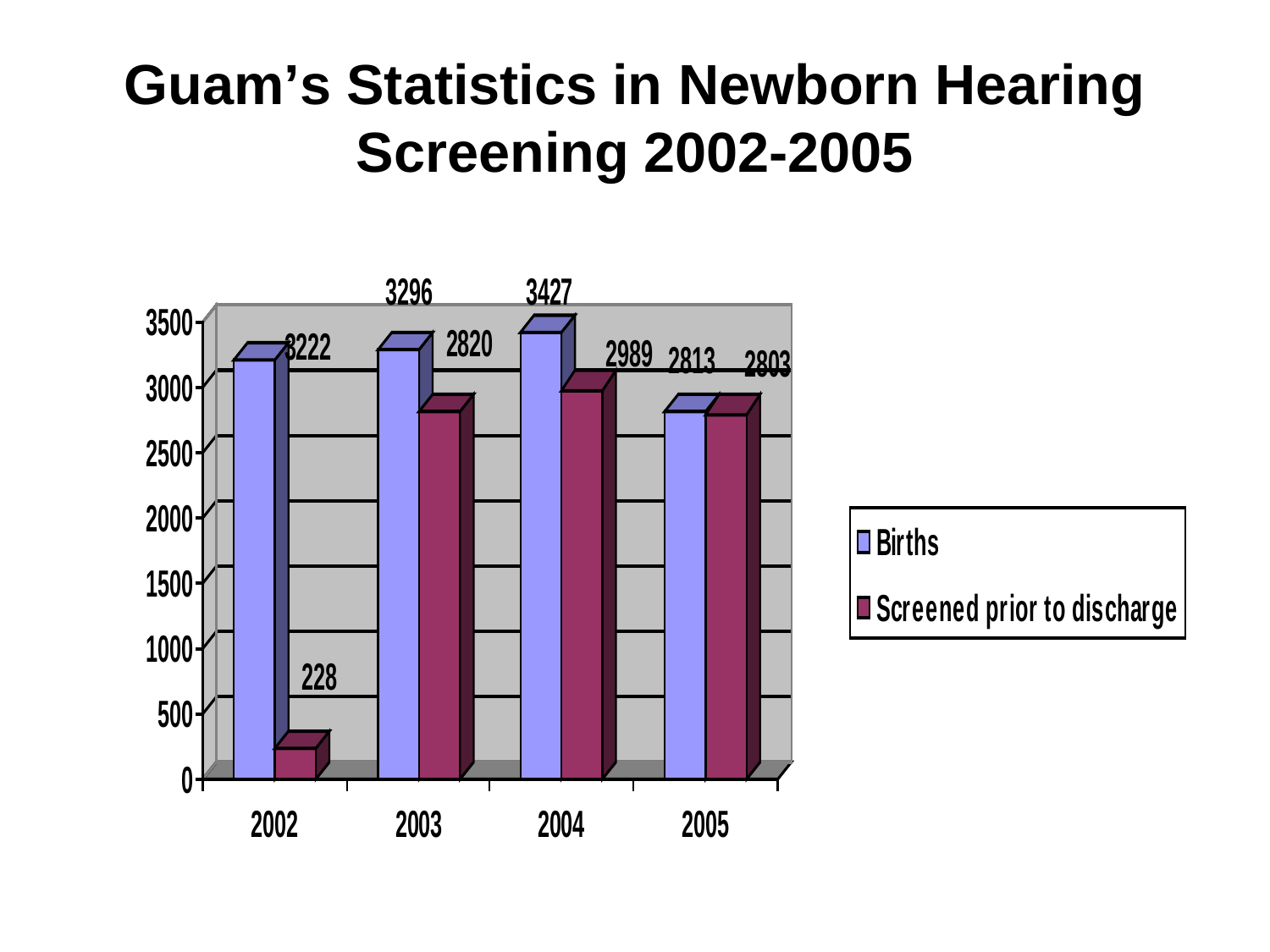### Ethnic Distribution of Infants Screened

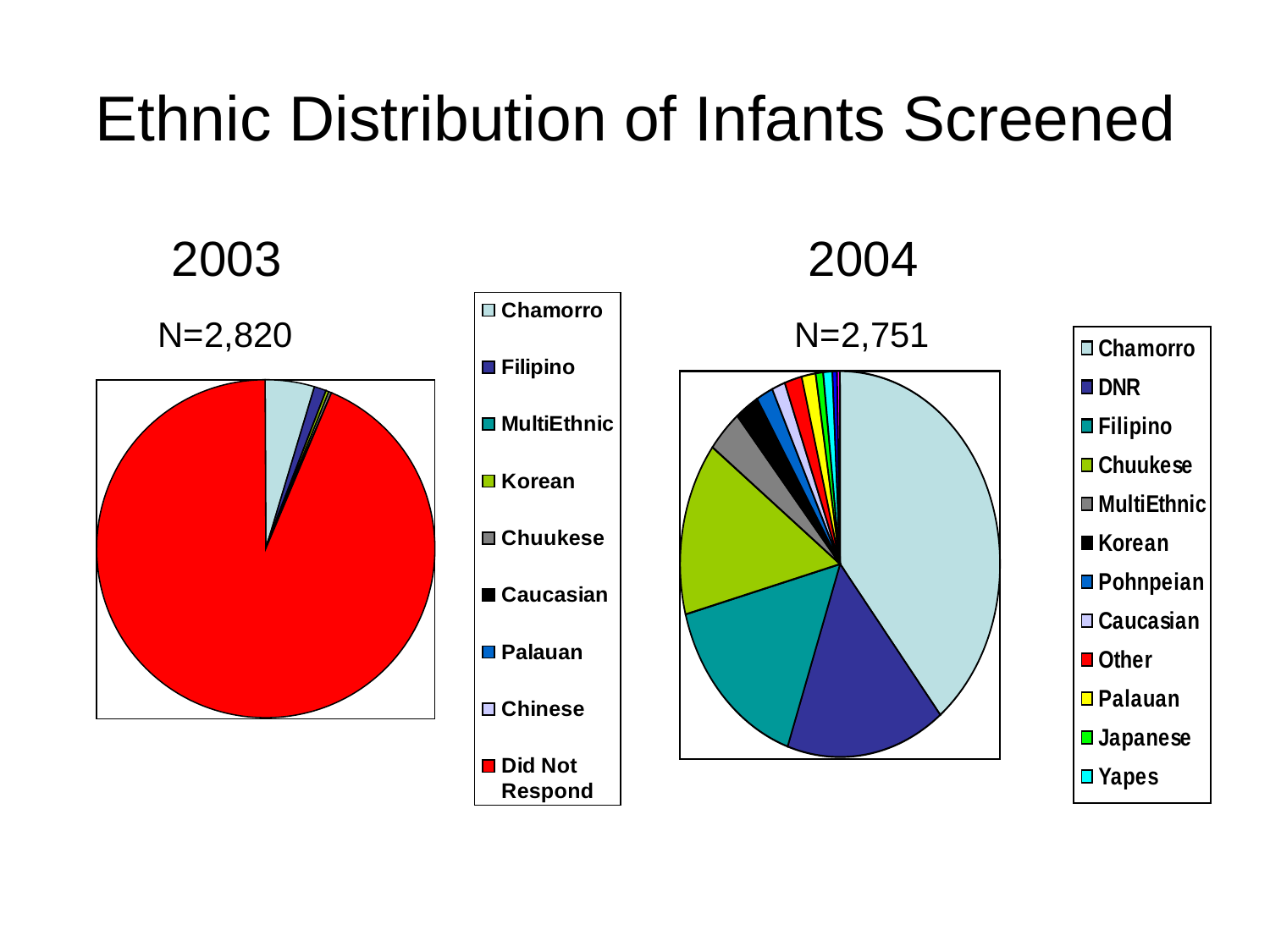# How many infants with hearing loss were identified from 2002 to 2004?



- A total of **19** infants were identified with hearing loss, 7 in 2003 and 12 in 2004.
- The results for 2005 are still in process
- The high risk group for 2003 to 2004 totaled 639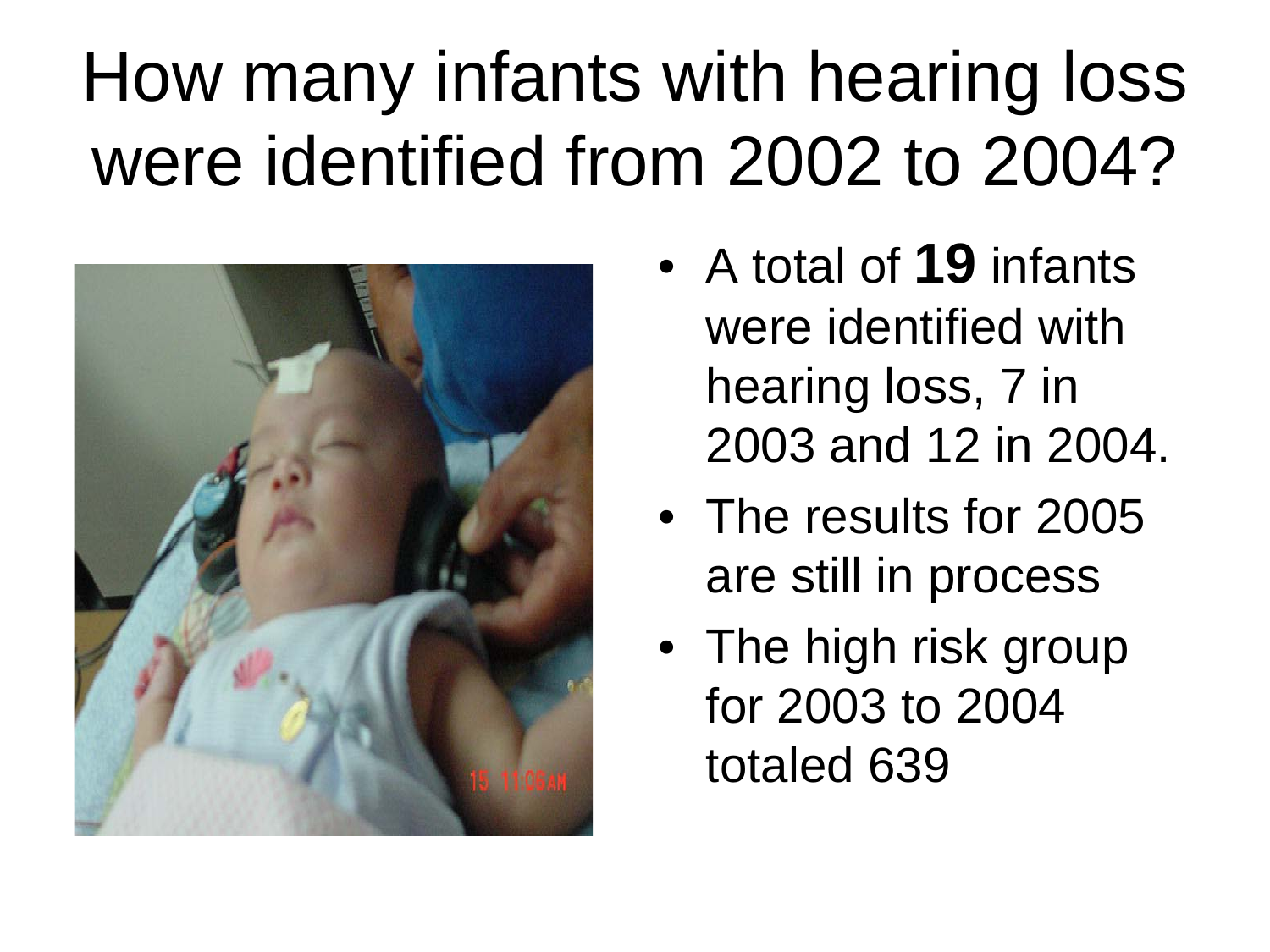### **Statistics on Guam Infants Identified with Hearing Loss in 2003**

| 2003<br><b>Infants</b> | <b>DOB</b>                                                                                  | <b>Referral Date</b> | <b>Total Months</b><br>DOB to<br><b>Referral</b> | Date of Full<br><b>Diagnostic</b><br><b>Assessment</b><br><b>DAE</b> | <b>Total Months</b><br>from DOB to<br><b>DAE</b>                                                                  |
|------------------------|---------------------------------------------------------------------------------------------|----------------------|--------------------------------------------------|----------------------------------------------------------------------|-------------------------------------------------------------------------------------------------------------------|
| IB                     | $6 - 03$                                                                                    | $10 - 04$            | 17 mos.                                          | $3 - 05$                                                             | 21 mos                                                                                                            |
| <b>TC</b>              | $9 - 03$                                                                                    | $11 - 03$            | 2 mos.                                           | $1 - 05$                                                             | 16 mos.                                                                                                           |
| SG                     | $2 - 03$                                                                                    | $6 - 03$             | 4 mos.                                           | $8 - 03$                                                             | 6 mos.                                                                                                            |
| <b>MG</b>              | $11 - 03$                                                                                   | $12 - 03$            | 1 mon.                                           | $3 - 04$                                                             | 4 mos.                                                                                                            |
| IP                     | $2 - 03$                                                                                    | $2 - 05$             | 24 mos.                                          | $5 - 05$                                                             | 27 mos.                                                                                                           |
| <b>MS</b>              | $7 - 03$                                                                                    | $2 - 04$             | 7 mos                                            | $1 - 05$                                                             | 18 mos.                                                                                                           |
| <b>JT</b>              | $12 - 02$                                                                                   | $3 - 03$             | 3 mos.                                           | $10 - 03$                                                            | 10 mos.                                                                                                           |
| 2003<br>$N=7$          | Range: 4 months to 27 months<br><b>Average months from BIRTH to REFERRAL:</b><br>8.3 months |                      |                                                  |                                                                      | Range: 4 months to 27 months<br><b>Average months from BIRTH to</b><br><b>FULL ASSESSMENT-DAE:</b><br>14.6 months |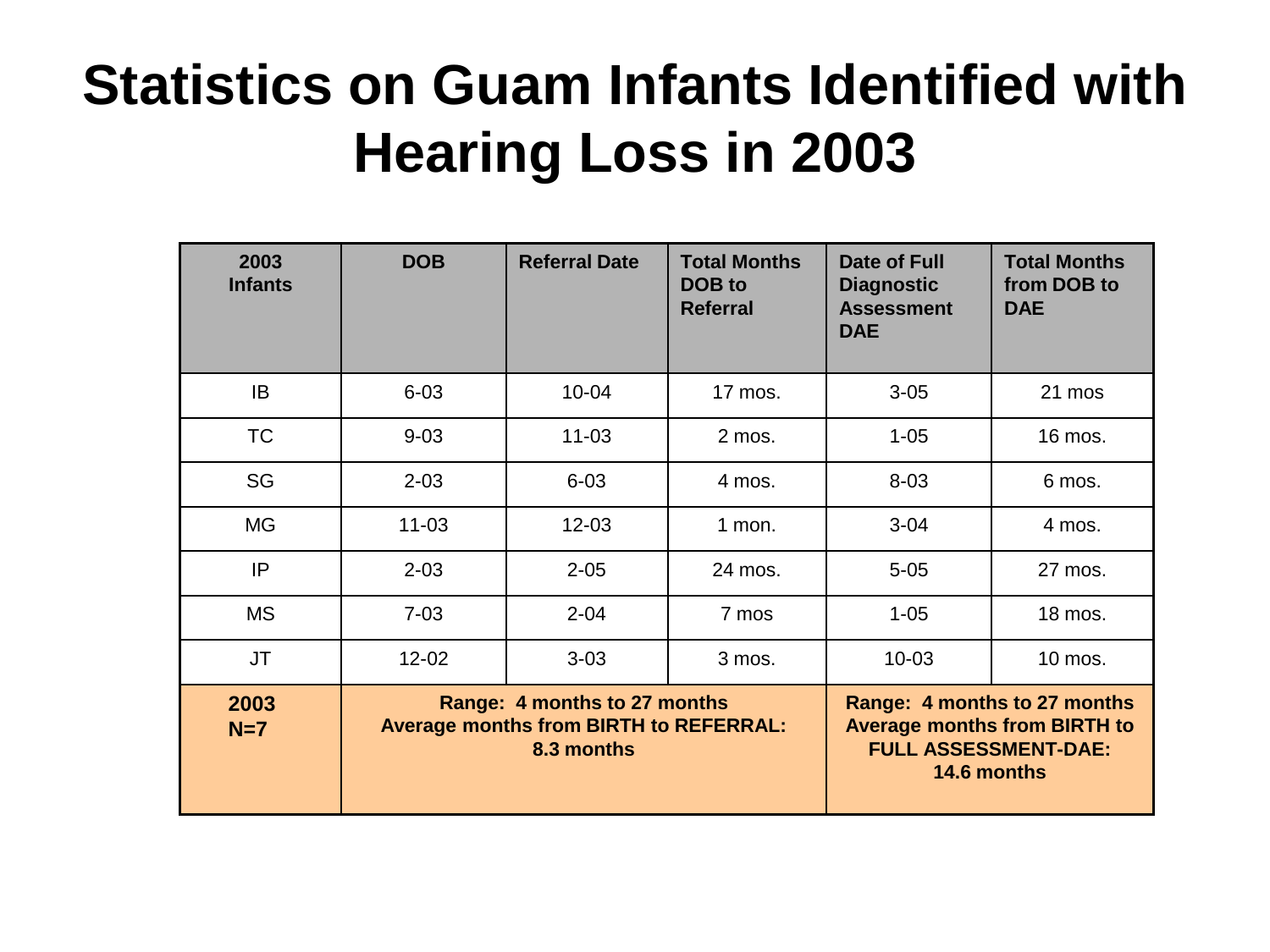### **Statistics on Guam Infants Identified with Hearing Loss in 2004**

| 2004<br><b>Infants</b> | <b>DOB</b>                                                                                | <b>Referral</b><br><b>Date</b> | <b>Total Months DOB to</b><br><b>Referral</b> | Date of FulL<br><b>Diagnostic</b><br><b>Assessment</b><br><b>DAE</b> | <b>Total Months</b><br>from DOB to<br><b>Assessment</b><br><b>DAE</b>                                       |
|------------------------|-------------------------------------------------------------------------------------------|--------------------------------|-----------------------------------------------|----------------------------------------------------------------------|-------------------------------------------------------------------------------------------------------------|
| <b>SA</b>              | $9 - 04$                                                                                  | $10 - 04$                      | 1 month                                       | 12/04                                                                | 3 mos.                                                                                                      |
| <b>KB</b>              | $10 - 04$                                                                                 | $11 - 04$                      | 1 month                                       | 2/05                                                                 | 4 mos.                                                                                                      |
| SE (twin1)             | $7 - 04$                                                                                  | $1 - 05$                       | 6 months                                      | 3/05                                                                 | 8 mos                                                                                                       |
| SE (twin2)             | $7 - 04$                                                                                  | $1 - 05$                       | 6 months                                      | 3/05                                                                 | 8 mos.                                                                                                      |
| <b>AE</b>              | $5 - 04$                                                                                  | $1 - 05$                       | 8 months                                      | 2/05                                                                 | 9 mos.                                                                                                      |
| <b>RL</b>              | $8 - 04$                                                                                  | $9 - 04$                       | 1 month                                       | 2/05                                                                 | 6 mos.                                                                                                      |
| ALG (twin1)            | $1 - 04$                                                                                  | $5 - 04$                       | 4 months                                      | NDA*                                                                 |                                                                                                             |
| ALG (twin2)            | $1 - 04$                                                                                  | $5 - 04$                       | 4 months                                      | 10/04                                                                | 9 mos                                                                                                       |
| <b>CJM</b>             | $7 - 04$                                                                                  | $8 - 04$                       | 1 month                                       | 3/05                                                                 | 8 mos.                                                                                                      |
| <b>VS</b>              | $4 - 04$                                                                                  | $3 - 05$                       | 11 months                                     | LFU**                                                                |                                                                                                             |
| <b>CS</b>              | $7 - 04$                                                                                  | $12 - 04$                      | 5 months                                      | 3/05                                                                 | 8 mos.                                                                                                      |
| <b>TW</b>              | $2 - 04$                                                                                  | $4 - 04$                       | 2 months                                      | 9/04                                                                 | 7 mos                                                                                                       |
| 2004<br>$N=12$         | Range: 3 months to 9 months<br>Average no.of months from BIRTH to REFERRAL:<br>4.2 months |                                |                                               |                                                                      | Range: 3 mos. To 9 months<br><b>Average no. of months from BIRTH</b><br>to FULL ASSESSMENT-DAE:<br>7 months |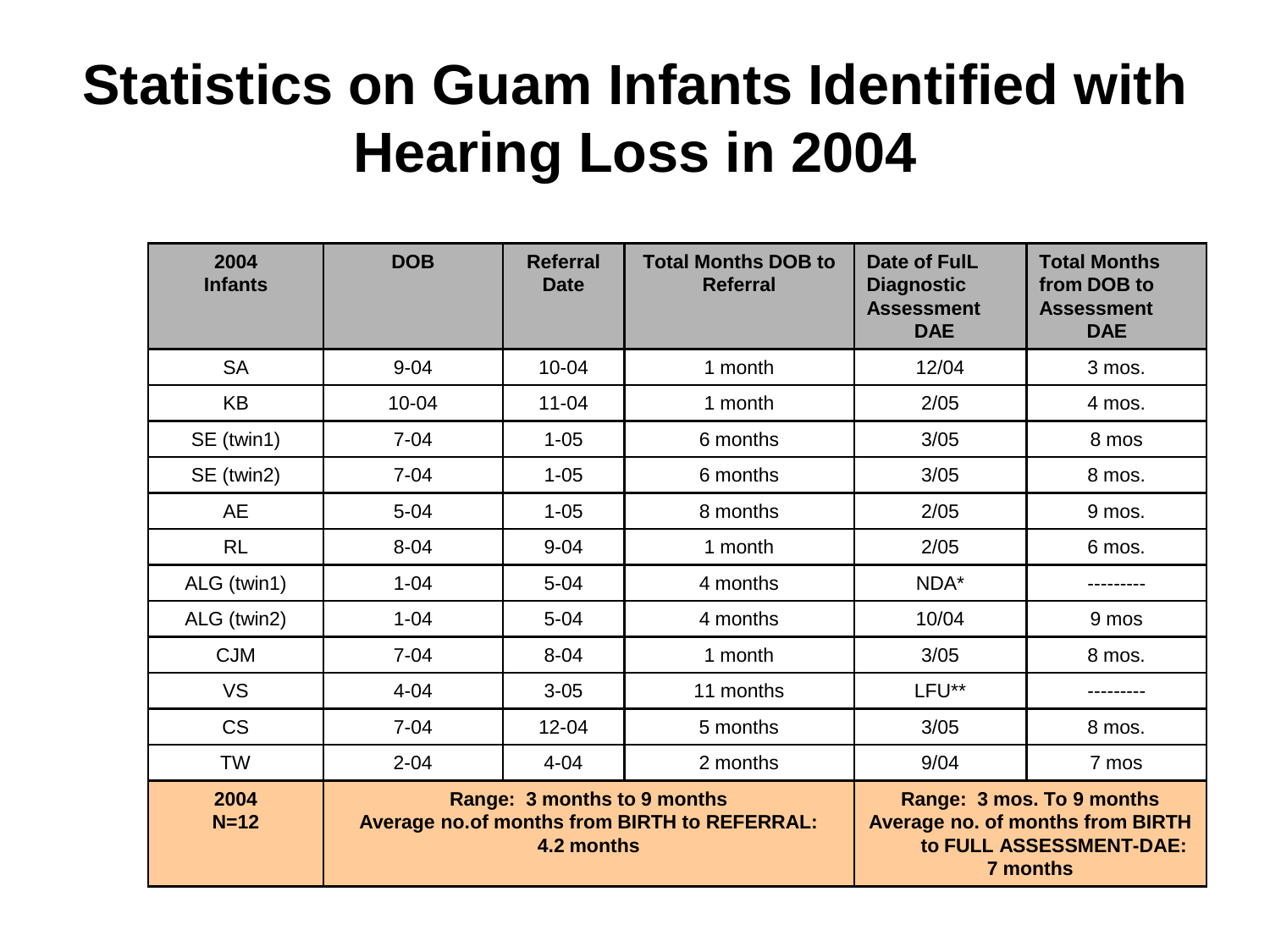## Comparisons: Birth to Referral & Birth to DAE (2003-2004)

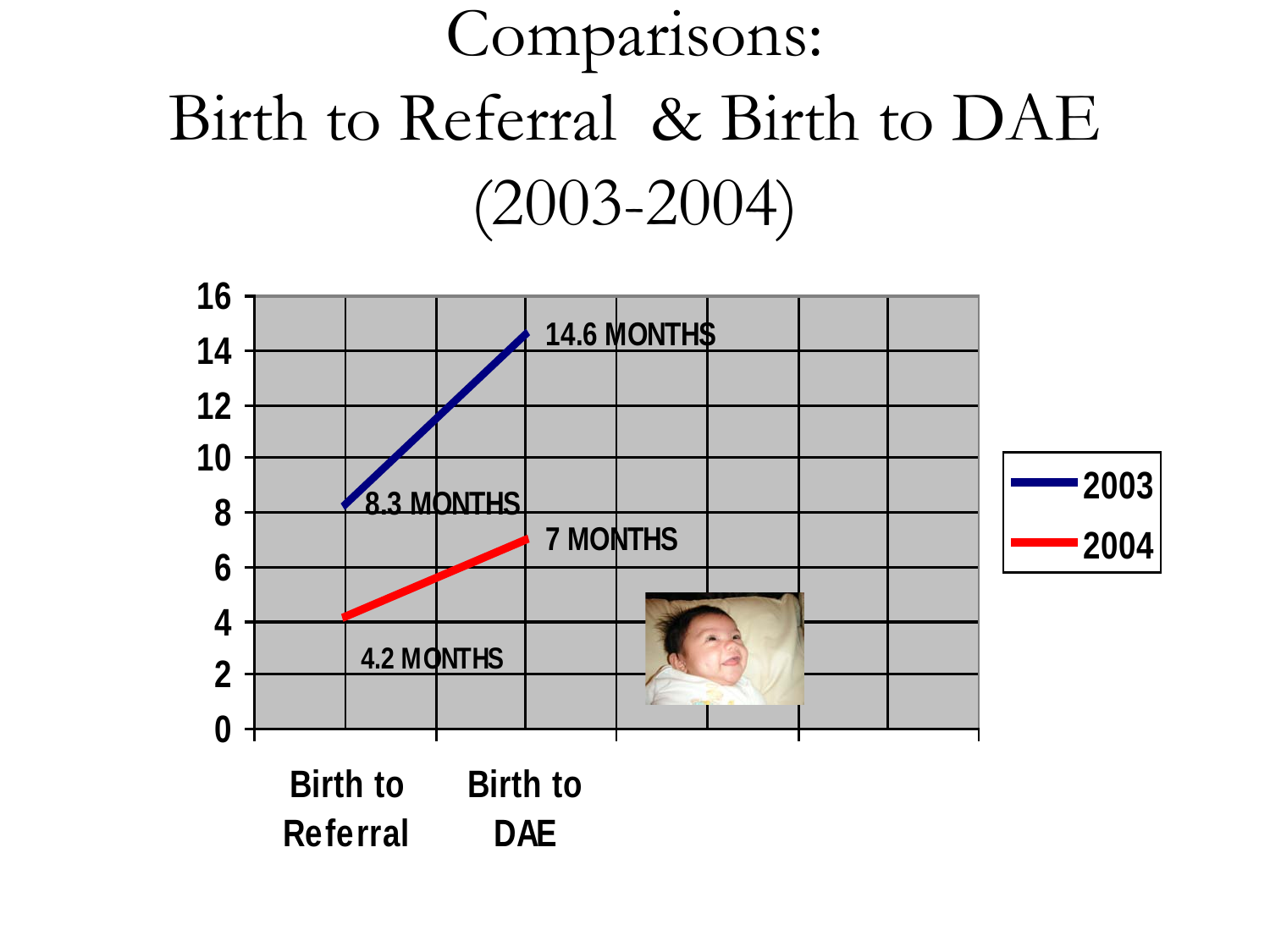#### **And…how is Guam doing in getting infants with hearing loss into early intervention services?**

**Time Lag Between DOB to IFSP for Identified Infants 2003**

| 2003 Infants<br>$N=7$                                                                    | <b>DOB</b> | Date of IFSP | <b>Total Months from DOB to</b><br><b>IFSP</b> |  |  |
|------------------------------------------------------------------------------------------|------------|--------------|------------------------------------------------|--|--|
| IB                                                                                       | $6 - 03$   | $4 - 05$     | 23 months                                      |  |  |
| <b>TC</b>                                                                                | $9 - 03$   | $3 - 05$     | 18 months                                      |  |  |
| SG                                                                                       | $2 - 03$   | $6 - 05$     | 28 months                                      |  |  |
| <b>MG</b>                                                                                | $11 - 03$  | $2 - 05$     | 15 months                                      |  |  |
| IP                                                                                       | $2 - 03$   | $6 - 05$     | 28 months                                      |  |  |
| <b>MS</b>                                                                                | $7 - 03$   | $6 - 05$     | 23 months                                      |  |  |
| <b>JT</b>                                                                                | 12-02      | $3 - 05$     | 27 months                                      |  |  |
| Range: 15 months to 28 months<br>Average Months from DOB to IFSP in 2003:<br>23.1 Months |            |              |                                                |  |  |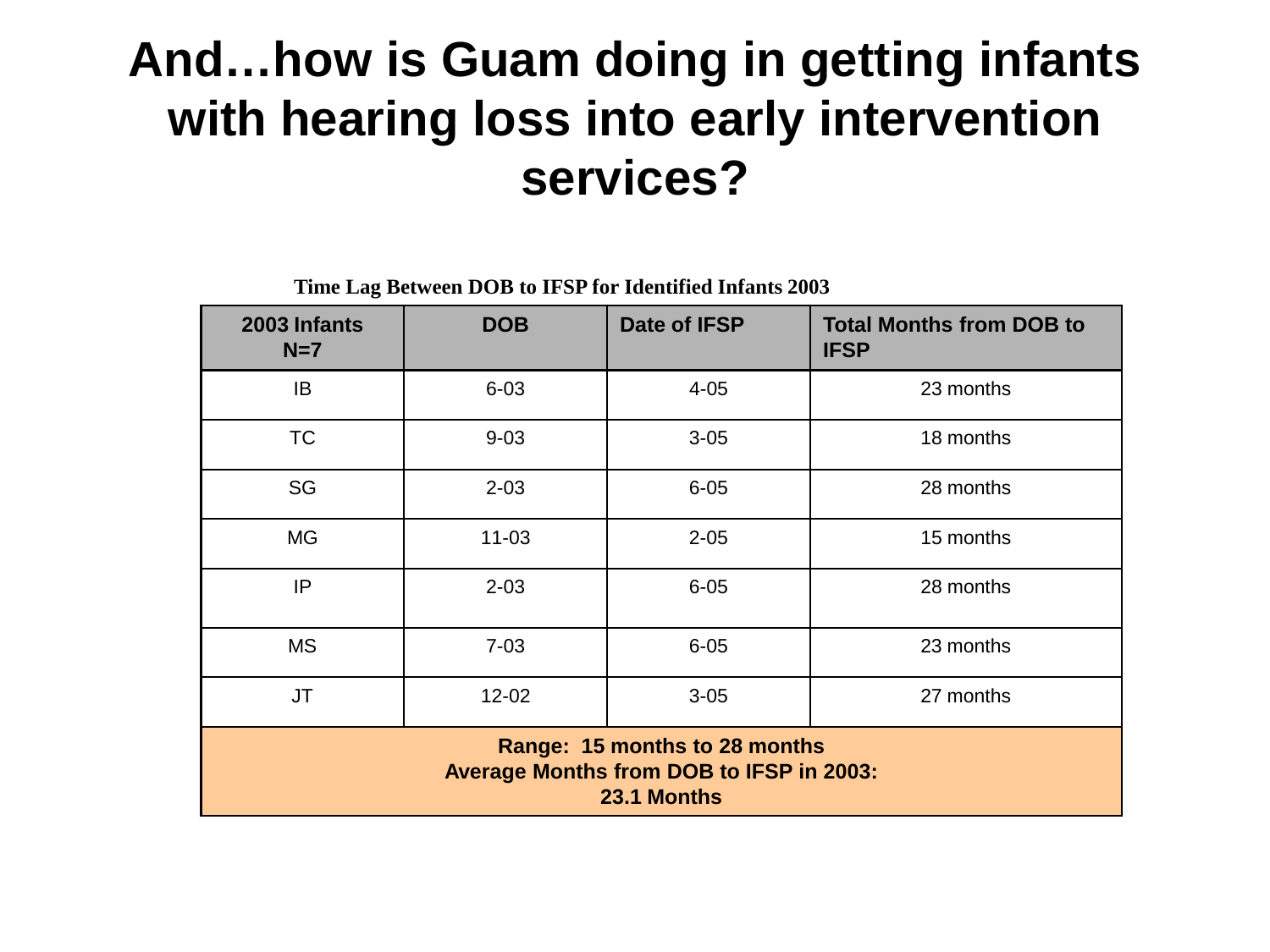#### **And…how is Guam doing in getting infants with hearing loss into early intervention services?**

**Time Lag Between DOB to IFSP for Identified Infants 2004**

| 2004 Infants<br>$N=12$                                                                        | <b>DOB</b> | Date of IFSP | <b>Total Months from DOB to</b><br><b>IFSP</b> |  |  |  |
|-----------------------------------------------------------------------------------------------|------------|--------------|------------------------------------------------|--|--|--|
| <b>SA</b>                                                                                     | $9 - 04$   | 2/05         | 11 months                                      |  |  |  |
| <b>KB</b>                                                                                     | $10 - 04$  | 5/05         | 18 months                                      |  |  |  |
| <b>SE</b>                                                                                     | $7 - 04$   | 9/05         | 10 months                                      |  |  |  |
| <b>SE</b>                                                                                     | $7 - 04$   | 9/05         | 10 months                                      |  |  |  |
| AE                                                                                            | $5 - 04$   | 4/05         | 13 months                                      |  |  |  |
| <b>RL</b>                                                                                     | $8 - 04$   | 6/05         | 10 months                                      |  |  |  |
| <b>ALG</b>                                                                                    | $1 - 04$   | 5/04         | 4 months                                       |  |  |  |
| <b>ALG</b>                                                                                    | $1 - 04$   | 5/04         | 4 months                                       |  |  |  |
| <b>CJM</b>                                                                                    | $7 - 04$   | 4/05         | 8 month                                        |  |  |  |
| <b>VS</b>                                                                                     | $4 - 04$   | 7/04         | 3 months                                       |  |  |  |
| <b>CS</b>                                                                                     | $7 - 04$   | 4/05         | 12 months                                      |  |  |  |
| <b>TW</b>                                                                                     | $2 - 04$   | 6/05         | 16 months                                      |  |  |  |
| Range: 3 months to 18 months<br><b>Average Months from DOB to IFSP in 2004:</b><br>9.9 Months |            |              |                                                |  |  |  |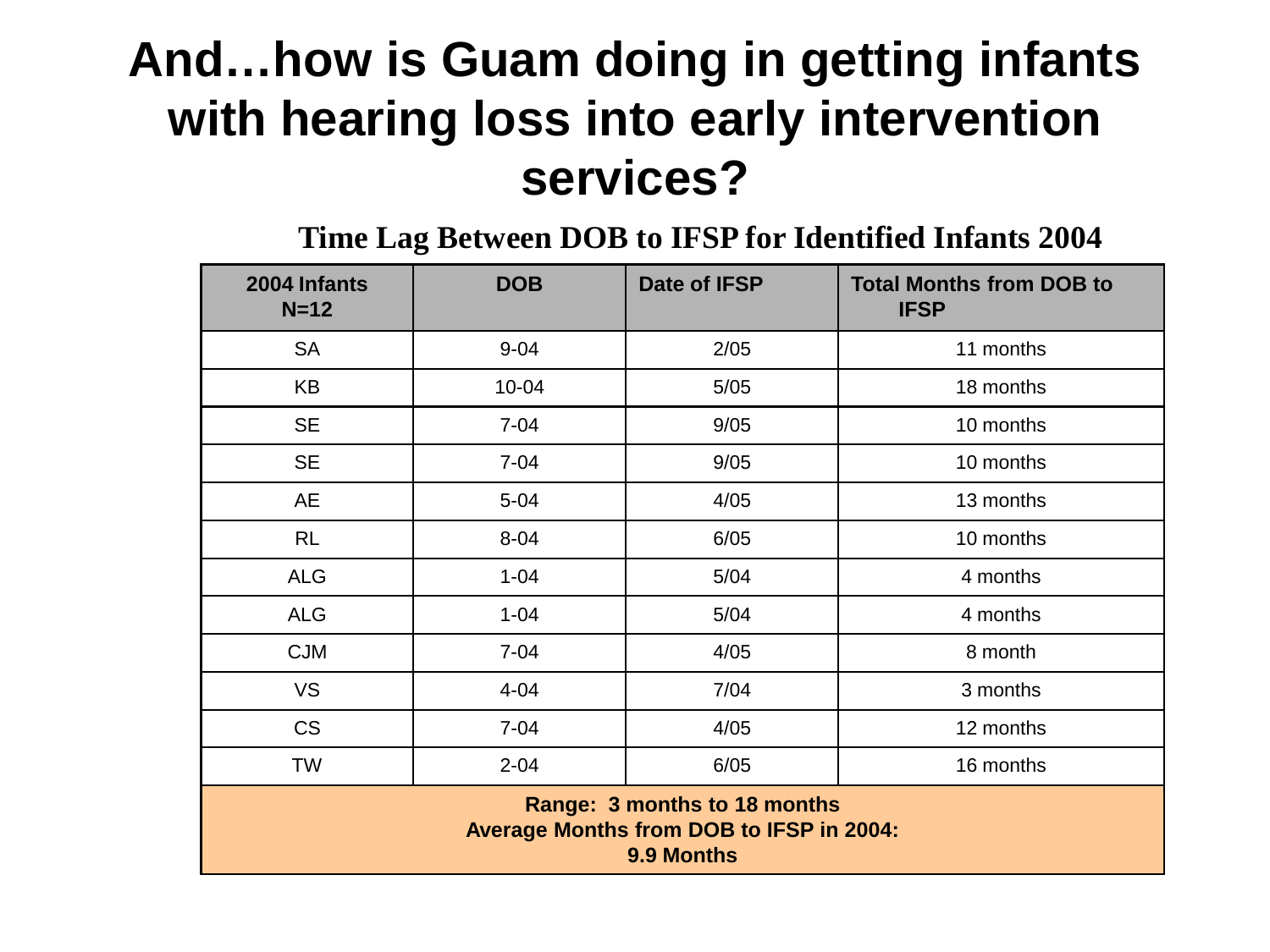## Comparisons: Birth to IFSP (2003-2004)

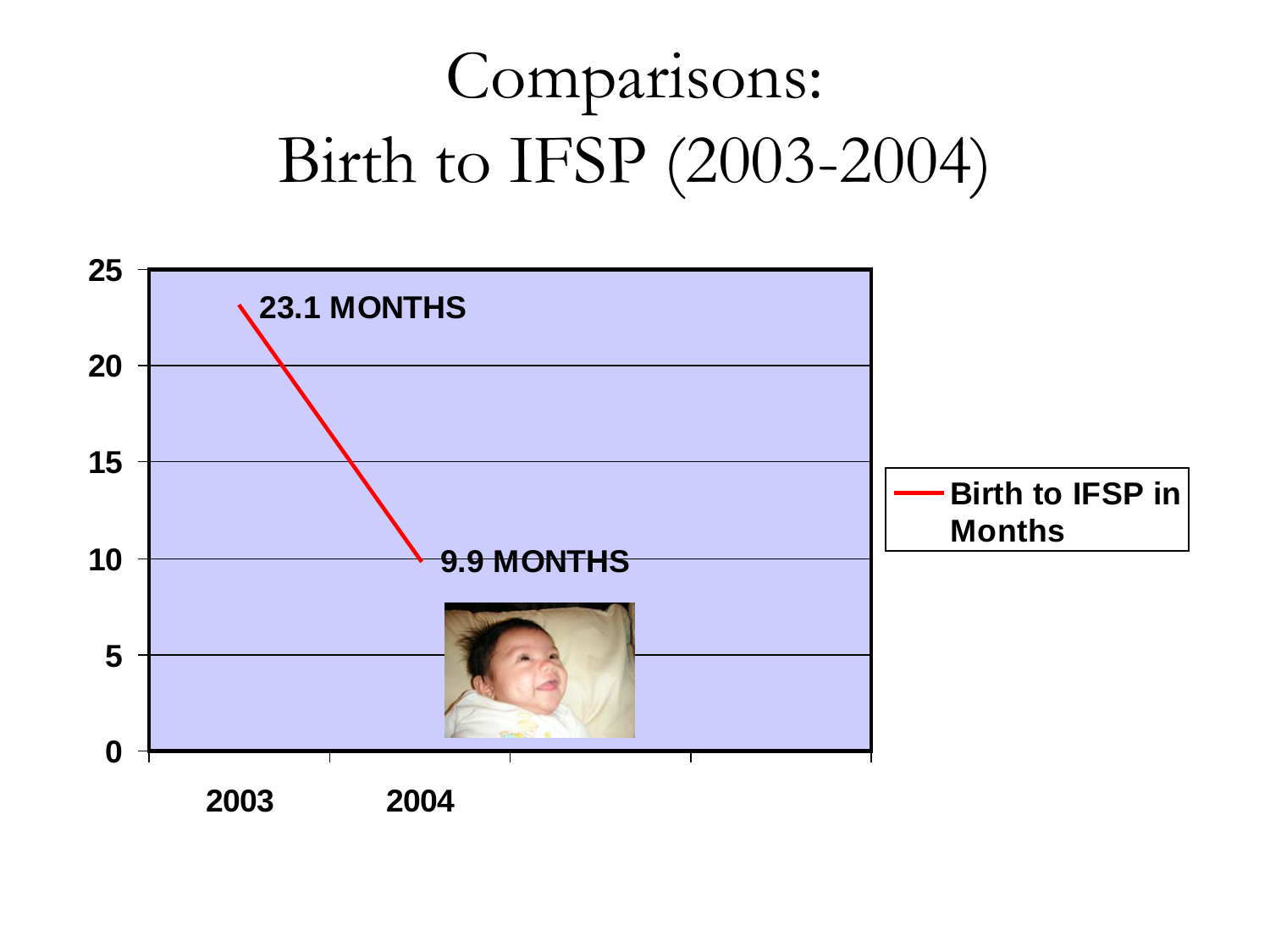

# What made the difference?



- **1. Funding** from HRSA and CDC, including site visits, conferences, and electronic contact
- **2. Public awareness** at all levels-educating everyone on the importance of infant hearing screening
- **3. Aggressive effort** to obtain equipment, train qualified personnel, and provide technical support
- 4. Establishment of a **Community Advisory group** that included professionals and parents
- 5. Developing a collaborative partnership and **positive relationship** with birthing site personnel and early intervention
- **6. Engaging parents** through parent support groups
- 7. Working toward the **Passage of Public Law 27-150**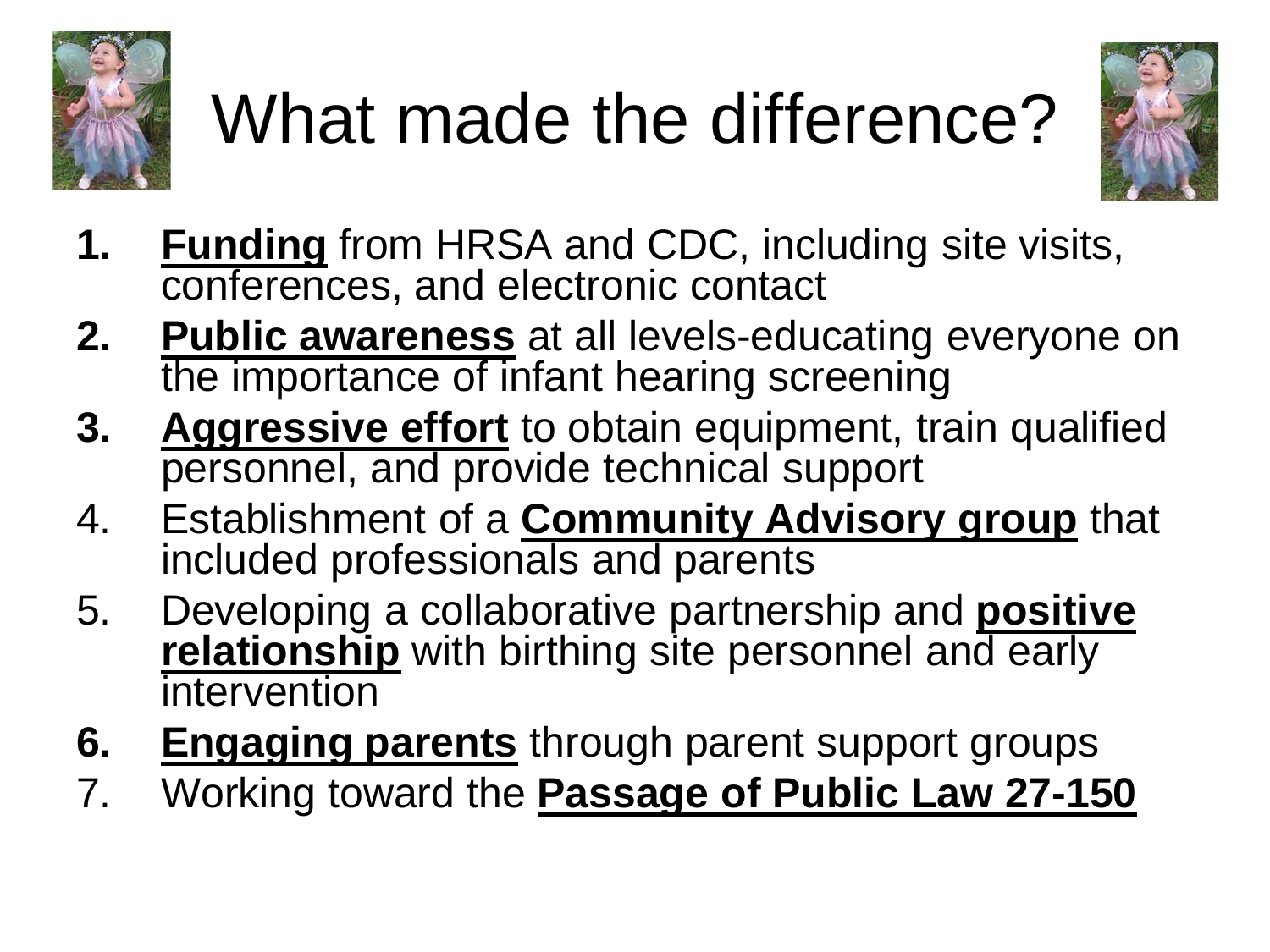

# BUT…While these were significant improvements, they still do not hit the target GOAL:

Identify and provide comprehensive services to infants with hearing loss by

6 months of age



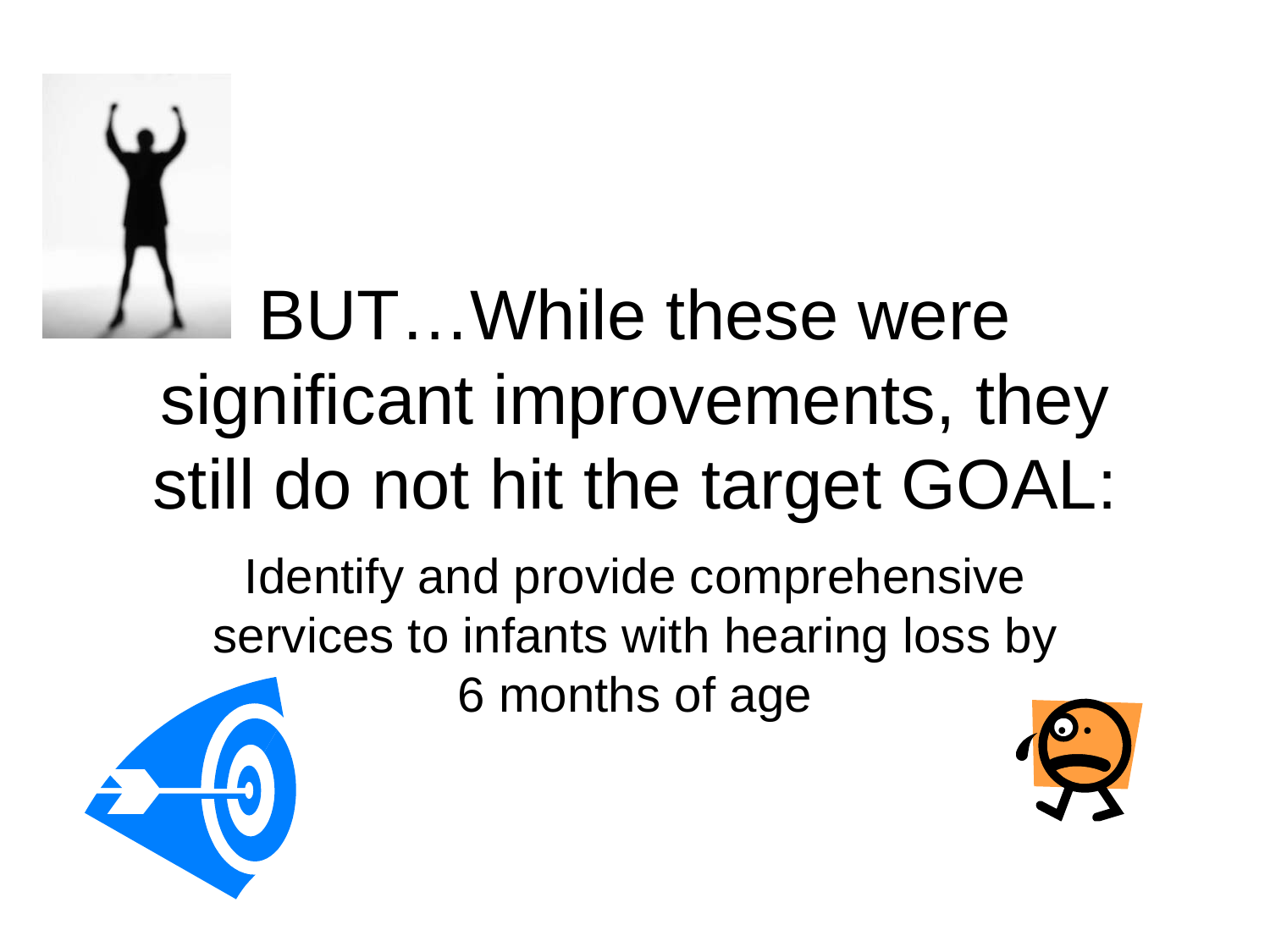# AND some data findings were encouraging, but we need to do MORE….



Status of Guam's

High Risk Infants



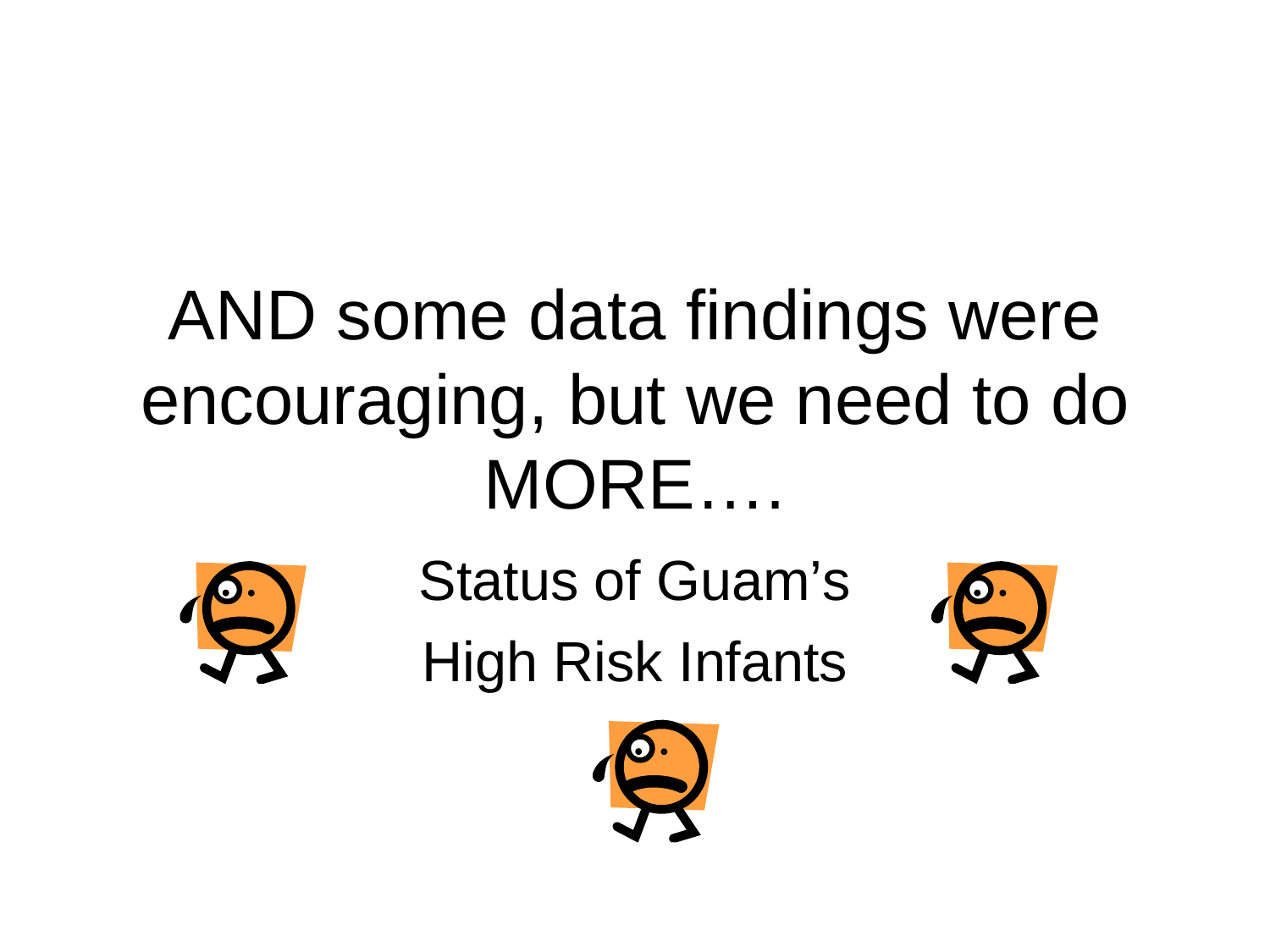#### **How is Guam doing with FOLLOW UP for Infants with High Risk factors**?

| 2003<br><b>MONTH</b> | <b>Number of</b><br><b>HIGH RISK</b><br><b>INFANTS</b> | <b>PASSED</b>   | <b>REFERRED</b> | <b>INCOMPLETE</b><br><b>Hearing</b><br><b>Screening</b> | <b>Number</b><br>Lost to<br><b>Follow</b><br>Up | % of High<br><b>Risk</b><br><b>Infants</b><br>Lost to<br><b>Follow up</b> |
|----------------------|--------------------------------------------------------|-----------------|-----------------|---------------------------------------------------------|-------------------------------------------------|---------------------------------------------------------------------------|
| January              | 25                                                     | 9               | 1               | $\mathbf 0$                                             | 15                                              | 60%                                                                       |
| February             | 28                                                     | 8               | $\mathbf 0$     | $\mathbf 0$                                             | 20                                              | 71%                                                                       |
| March                | 23                                                     | 8               | $\mathbf 0$     | $\mathbf 0$                                             | 15                                              | 65%                                                                       |
| April                | 16                                                     | $\mathbf 0$     | $\mathbf 0$     | $\boldsymbol{0}$                                        | 16                                              | 100%                                                                      |
| May                  | 38                                                     | $\overline{4}$  | $\mathbf 0$     | $\mathbf 0$                                             | 34                                              | 90%                                                                       |
| June                 | 34                                                     | 6               | $\mathbf 0$     | $\mathbf 0$                                             | 28                                              | 82%                                                                       |
| July                 | 37                                                     | $\overline{7}$  | $\mathbf 0$     | $\overline{2}$                                          | 28                                              | 76%                                                                       |
| August               | 19                                                     | 5               | $\overline{2}$  | $\overline{2}$                                          | 10                                              | 53%                                                                       |
| September            | 17                                                     | $5\phantom{.0}$ | $\mathbf 0$     | $\overline{2}$                                          | 10                                              | 59%                                                                       |
| October              | 26                                                     | 3               | $\mathbf 0$     | $\mathbf 0$                                             | 23                                              | 89%                                                                       |
| November             | 21                                                     | 5               | $\mathbf 0$     | $\mathbf 0$                                             | 16                                              | 76%                                                                       |
| December             | 17                                                     | 6               | $\mathbf 0$     | $\boldsymbol{0}$                                        | 11                                              | 65%                                                                       |
| <b>TOTAL</b>         | 301                                                    | 66              | 3               | $6\phantom{1}6$                                         | 226                                             | 75%                                                                       |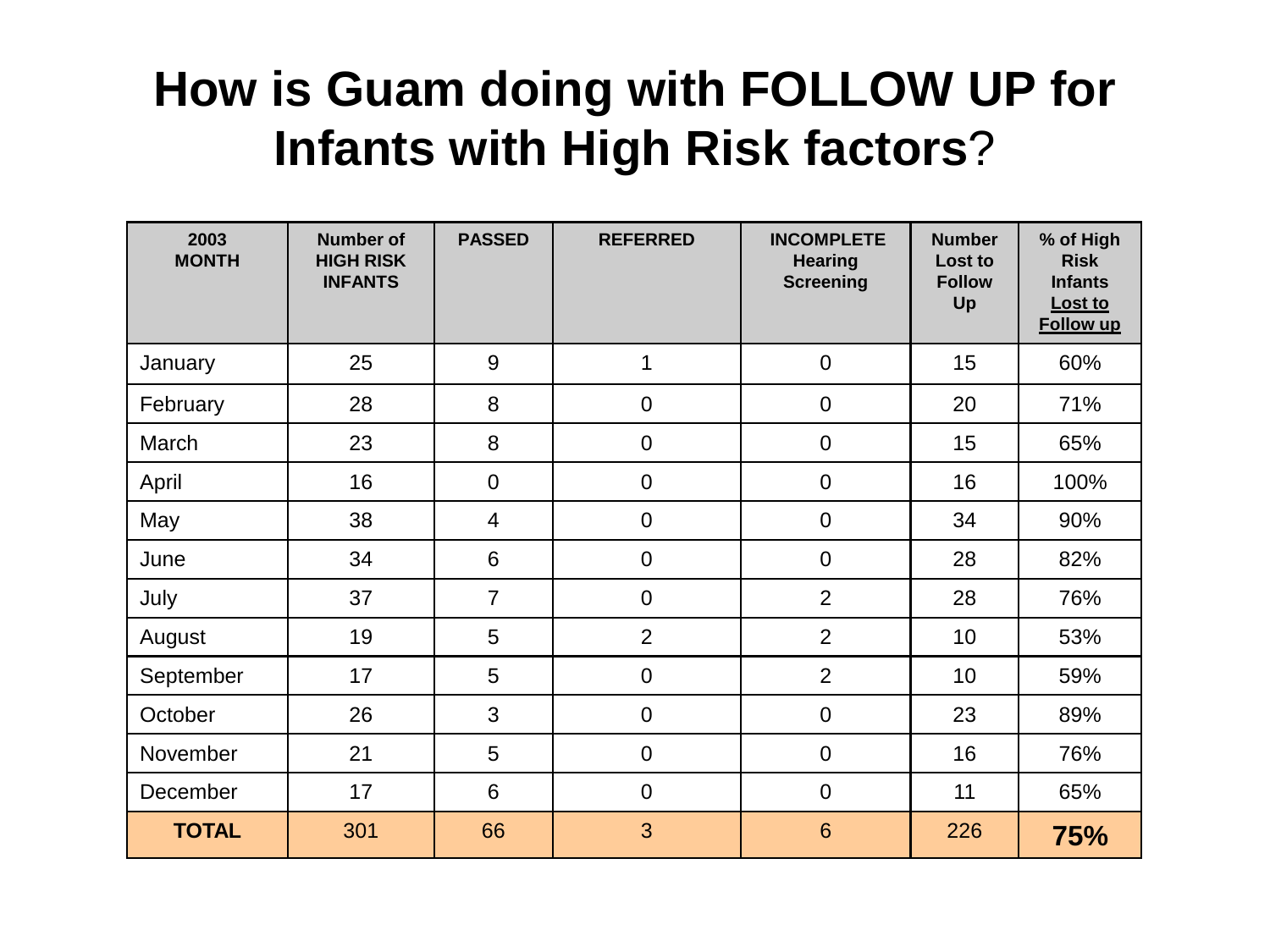#### **How is Guam doing with FOLLOW UP for Infants with High Risk factors**?

**2004 Infants with High Risk Factors Receiving Follow Up Services**

| 2004<br><b>MONTH</b> | <b>Number of</b><br><b>HIGH RISK</b><br><b>INFANTS</b> | <b>PASSED</b>   | <b>REFERRED</b> | <b>INCOMPLETE</b><br><b>Hearing</b><br><b>Screening</b> | <b>Number</b><br>Lost to<br><b>Follow</b><br>Up | % of High<br><b>Risk</b><br><b>Infants</b><br>Lost to<br><b>Follow up</b> |
|----------------------|--------------------------------------------------------|-----------------|-----------------|---------------------------------------------------------|-------------------------------------------------|---------------------------------------------------------------------------|
| January              | 42                                                     | 15              | $\overline{2}$  | 1                                                       | 24                                              | 57%                                                                       |
| February             | 12                                                     | $\overline{4}$  | 1               | $\mathbf 0$                                             | $\overline{7}$                                  | 58%                                                                       |
| March                | 27                                                     | 9               | $\overline{2}$  | $\mathbf 0$                                             | 16                                              | 59%                                                                       |
| April                | 32                                                     | 19              | 1               | $\mathbf 0$                                             | 12                                              | 38%                                                                       |
| May                  | 28                                                     | 12              | 1               | 1                                                       | 14                                              | 50%                                                                       |
| June                 | 22                                                     | 9               | $\overline{0}$  | 1                                                       | 12                                              | 55%                                                                       |
| July                 | 27                                                     | 12 <sub>2</sub> | 3               | 3                                                       | 9                                               | 33%                                                                       |
| August               | 29                                                     | 11              | $\overline{0}$  | 3                                                       | 15                                              | 52%                                                                       |
| September            | 31                                                     | 13              | $\overline{0}$  | $\mathbf 0$                                             | 18                                              | 58%                                                                       |
| October              | 36                                                     | 17              | $\mathbf 0$     | 1                                                       | 18                                              | 50%                                                                       |
| November             | 33                                                     | 11              | $\mathbf 0$     | 1                                                       | 21                                              | 64%                                                                       |
| December             | 15                                                     | 6               | 1               | $\overline{0}$                                          | 8                                               | 53%                                                                       |
| <b>TOTAL</b>         | 334                                                    | 138             | 11              | 11                                                      | 174                                             | 52%                                                                       |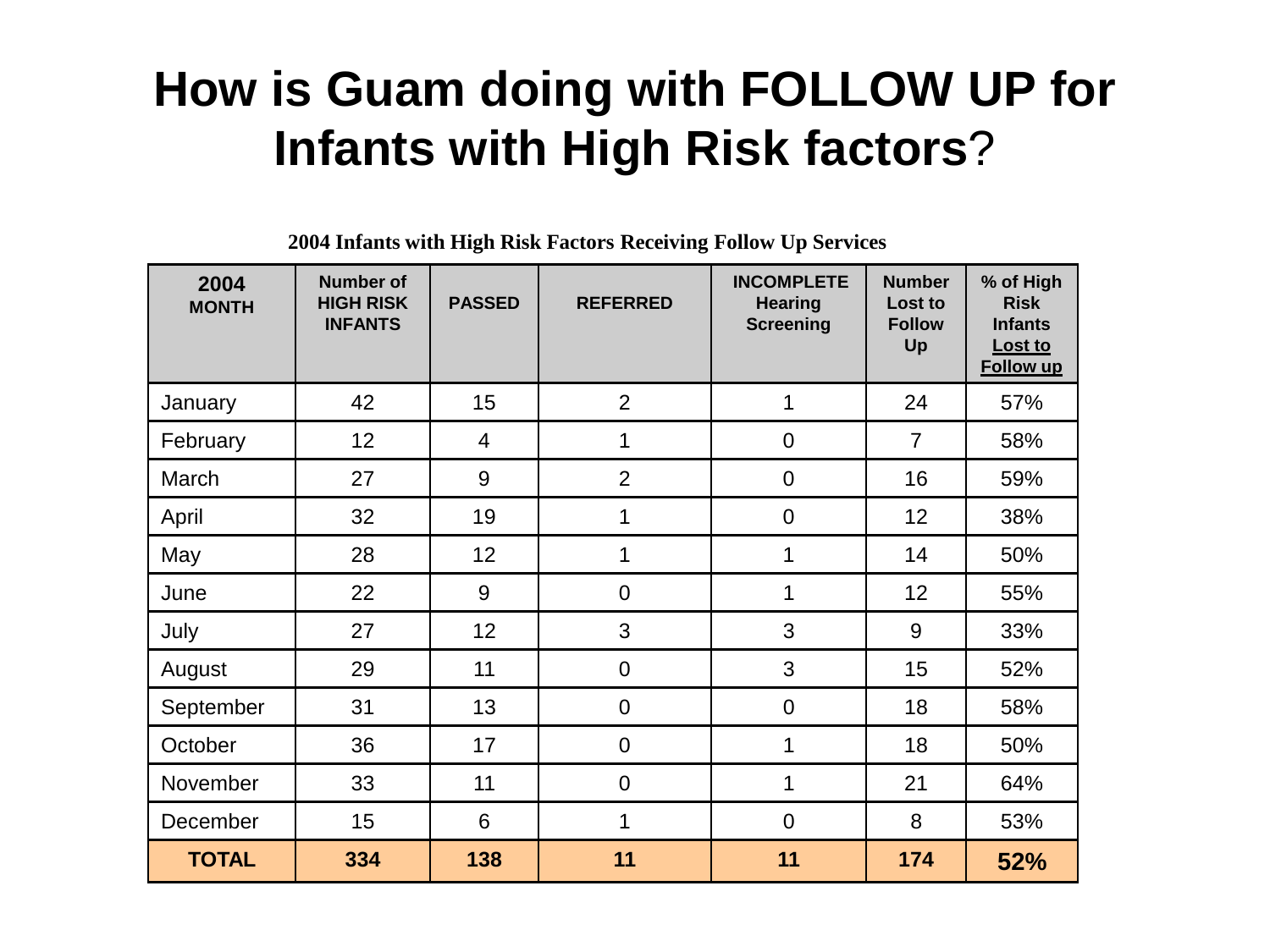### Comparisons: Number of High Risk Infants Lost to Follow-Up (2003-2004)

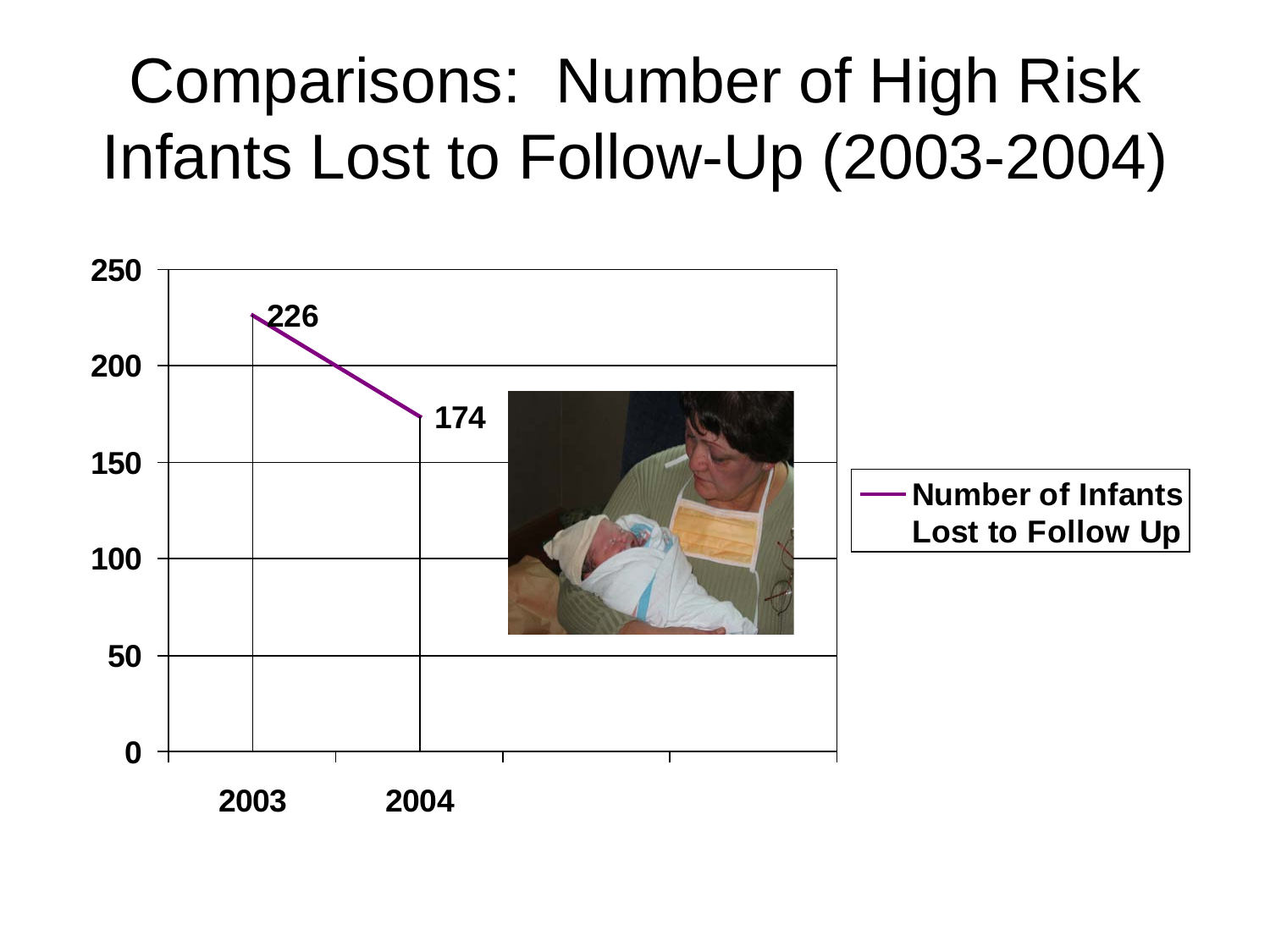# What did we do with this information?



- We had **feedback sessions** with parents, advisory boards, birthing site staff, etc. where data findings were presented. There was a great sense of satisfaction and accomplishment on the data findings
- There was a lot of **brainstorming of possible solutions** on how to continue improvement, especially Lost To Follow Up issue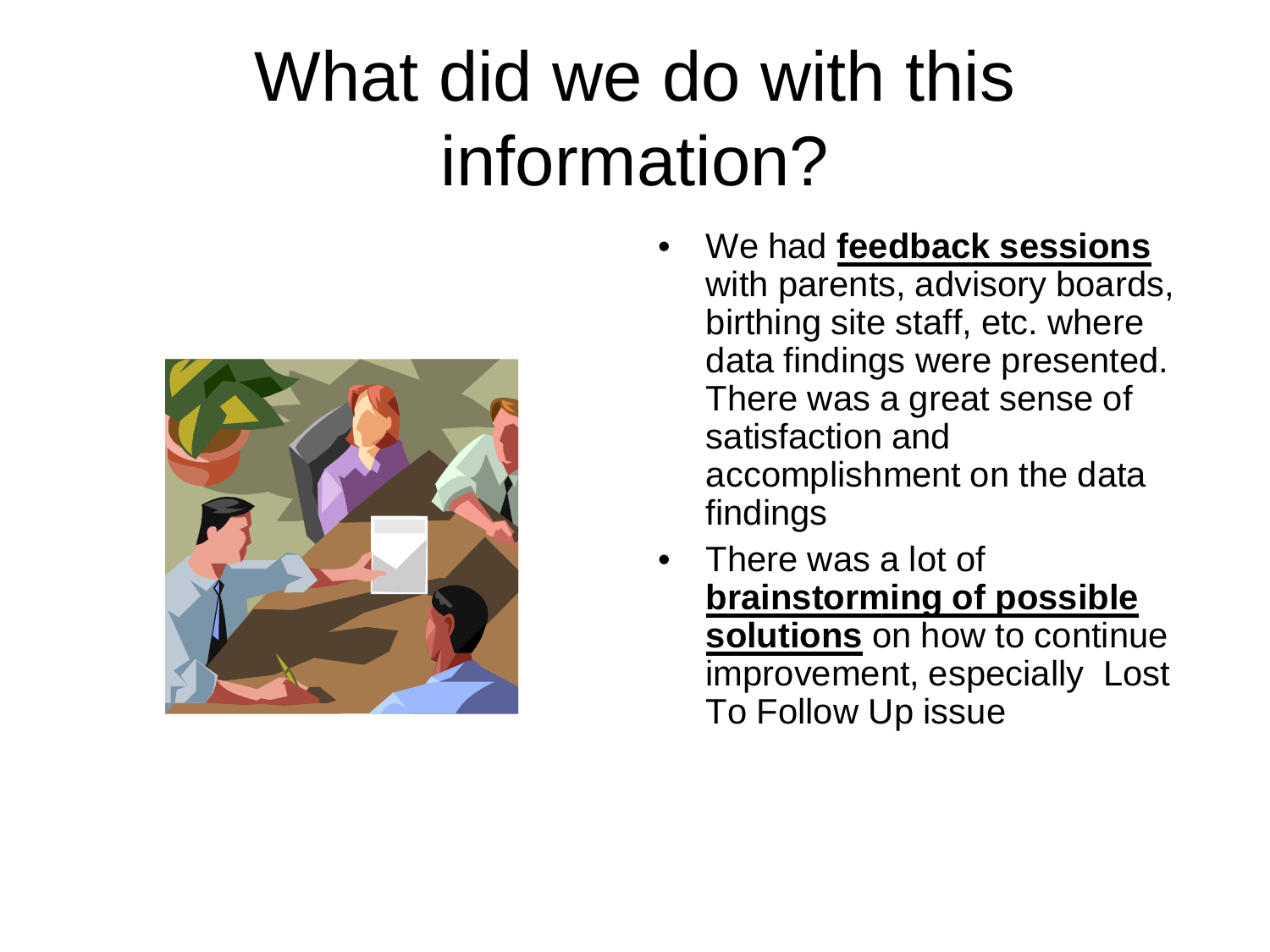# 2) New Directions in Using NHS Database

What data manipulations can be used to reveal information that can improve services for infants with hearing loss? How can data trends improve services?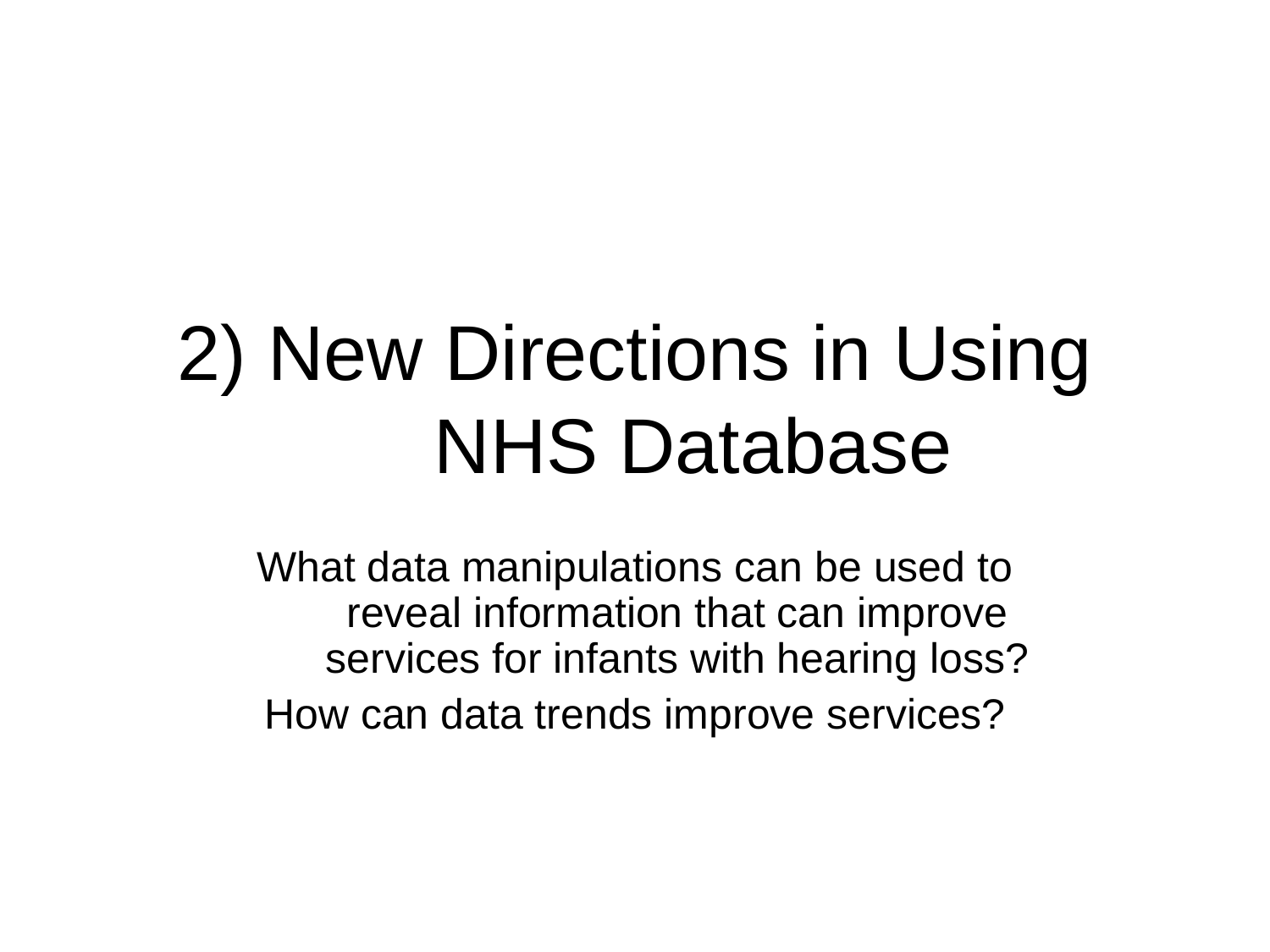

# New Directions



**How could we use the database to assist us in decreasing the number of infants lost to follow up? Guam ChildLink could generate a list of infants who did not show for follow up audiological** 

**appointments and other data fields** 

**We wanted to know which ethnic group had the highest incidence of NO SHOW appointments (so we could investigate reasons for "lost to follow up" and we could begin to address the problem, i.e. development of culturally appropriate parent information materials)**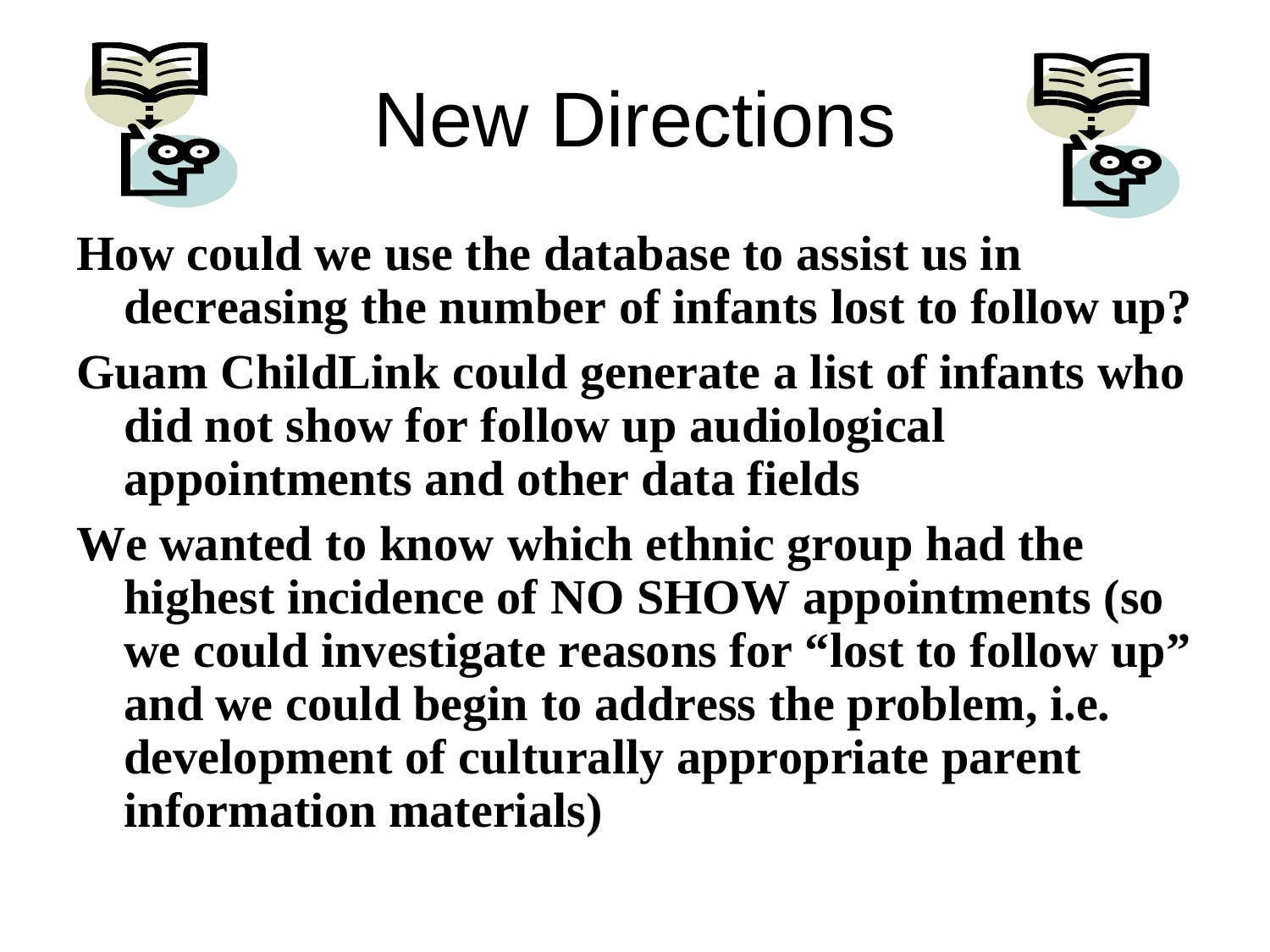## We did a simple CROSSTABULATION of

Infants in need of re-screening or follow up and not returning for appointments



with **ETHNICITY** 



What we found....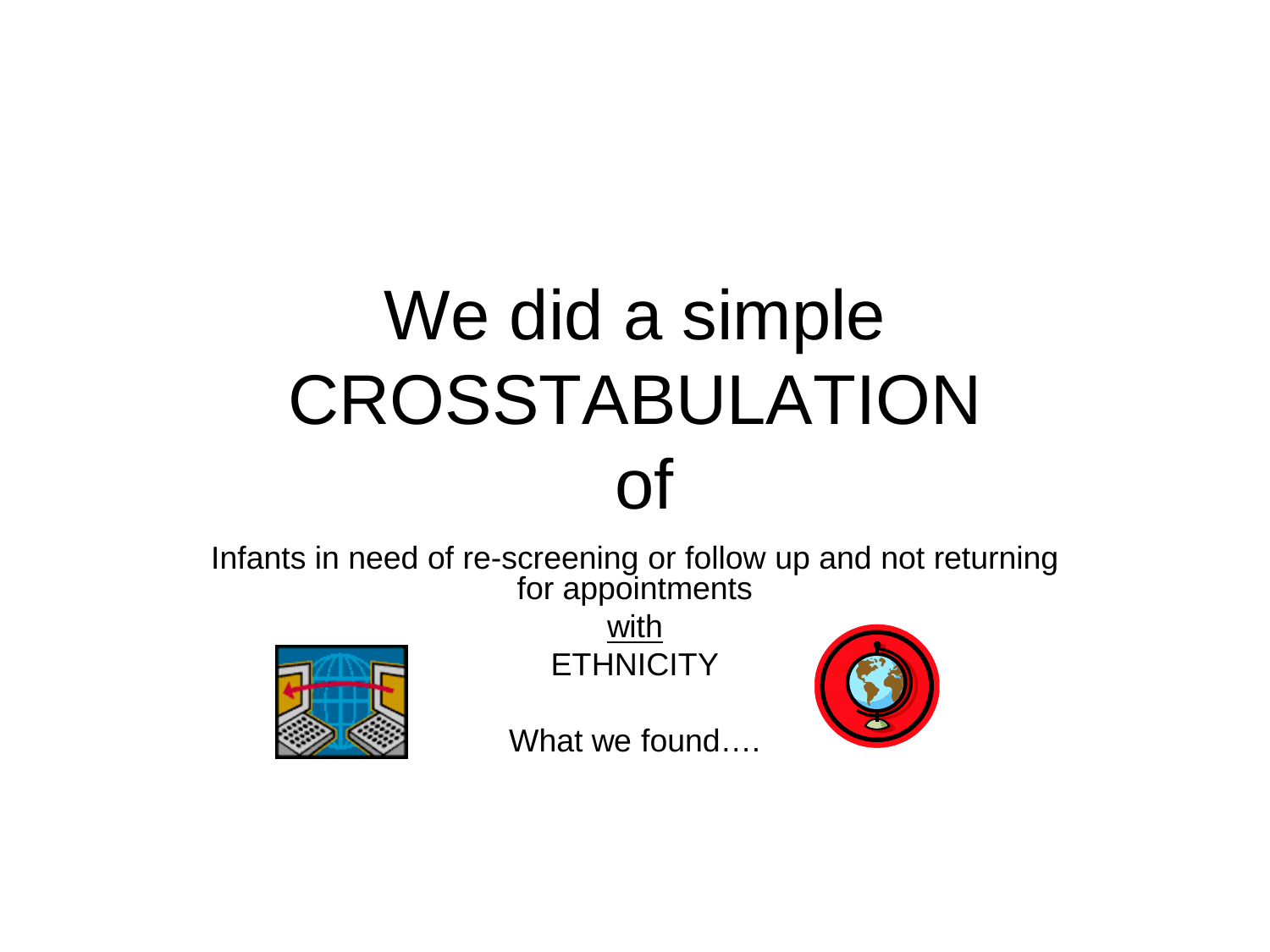### **The smaller culture group had the 2nd highest incidence of failed return appointments**

- Top chart shows ethnic distribution of all 2004 infants screened **[Colors are not always consistent across the 2 pie charts]**
- Bottom chart shows ethnic distribution of infants who are NO SHOWS for follow up appointments





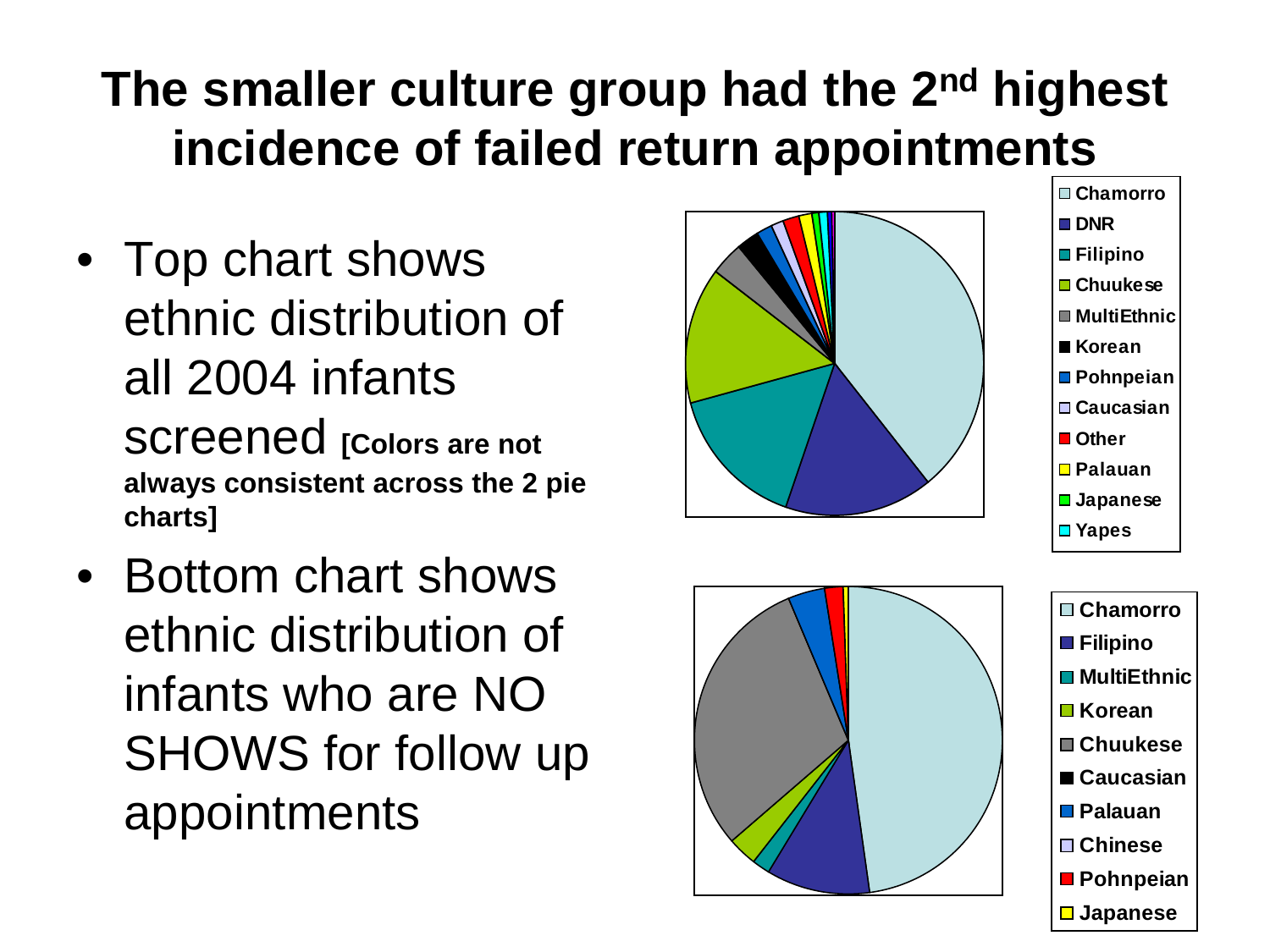### **We investigated through brief informal interviews and determined that they were not**

#### **returning for appointments because…..**

- **They believed that the program was trying to create a problem with their infant, when a problem did not exist (infant responded to loud noises)**
- **They often lacked transportation and the ability to speak English**
- **They do not think a hearing problem is important, particularly in relation to other challenges they face such as housing, food, and health care when living on Guam.**
- **They often give birth on Guam and return to their home island**

#### **SO WE ARE NOW USING THIS DATA TO DRIVE DECISION MAKING AND SET PRIORITIES**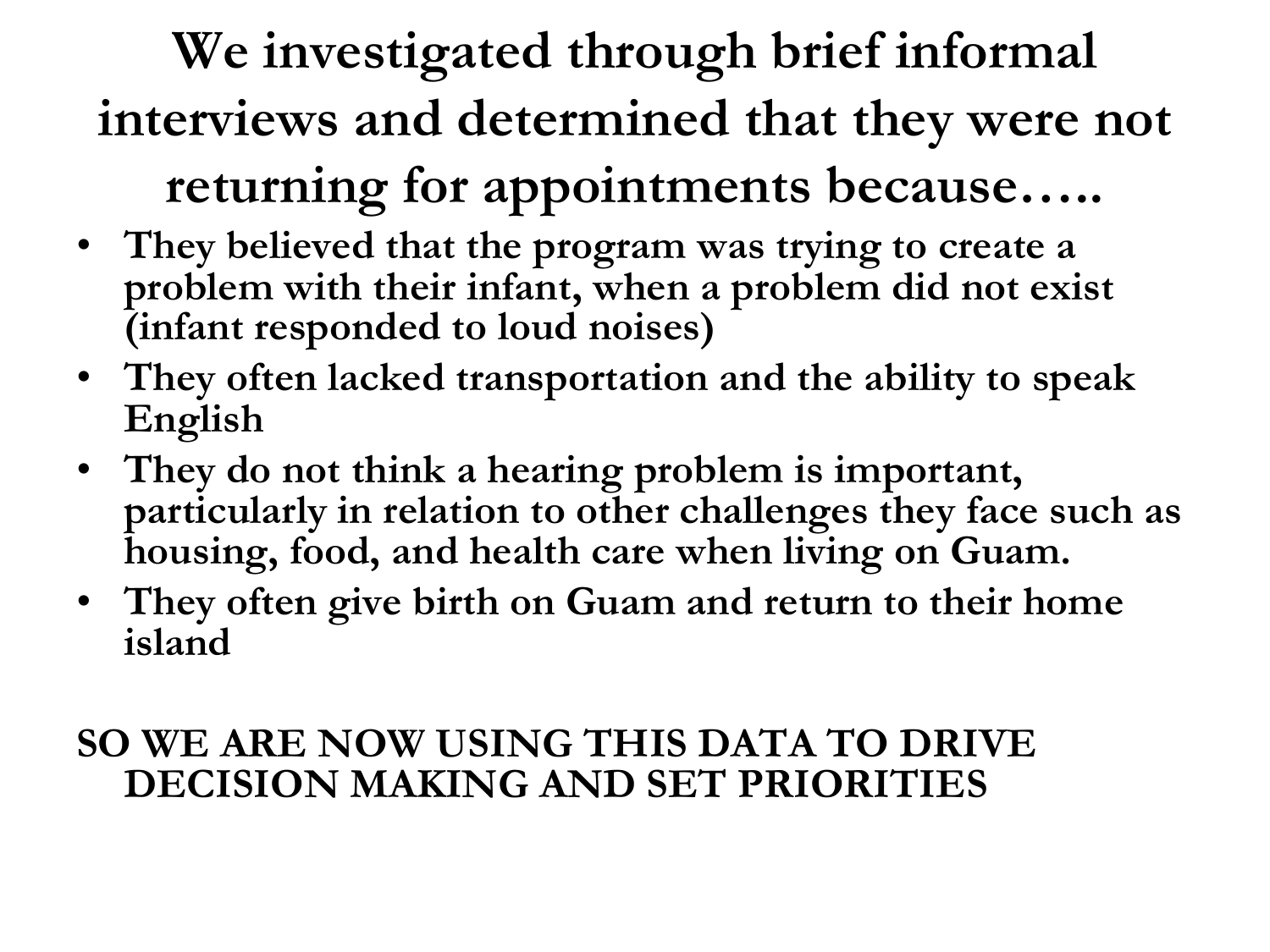# 3) Preliminary Results From Case Studies

How can case studies assist in improving services? What can this type of data reveal?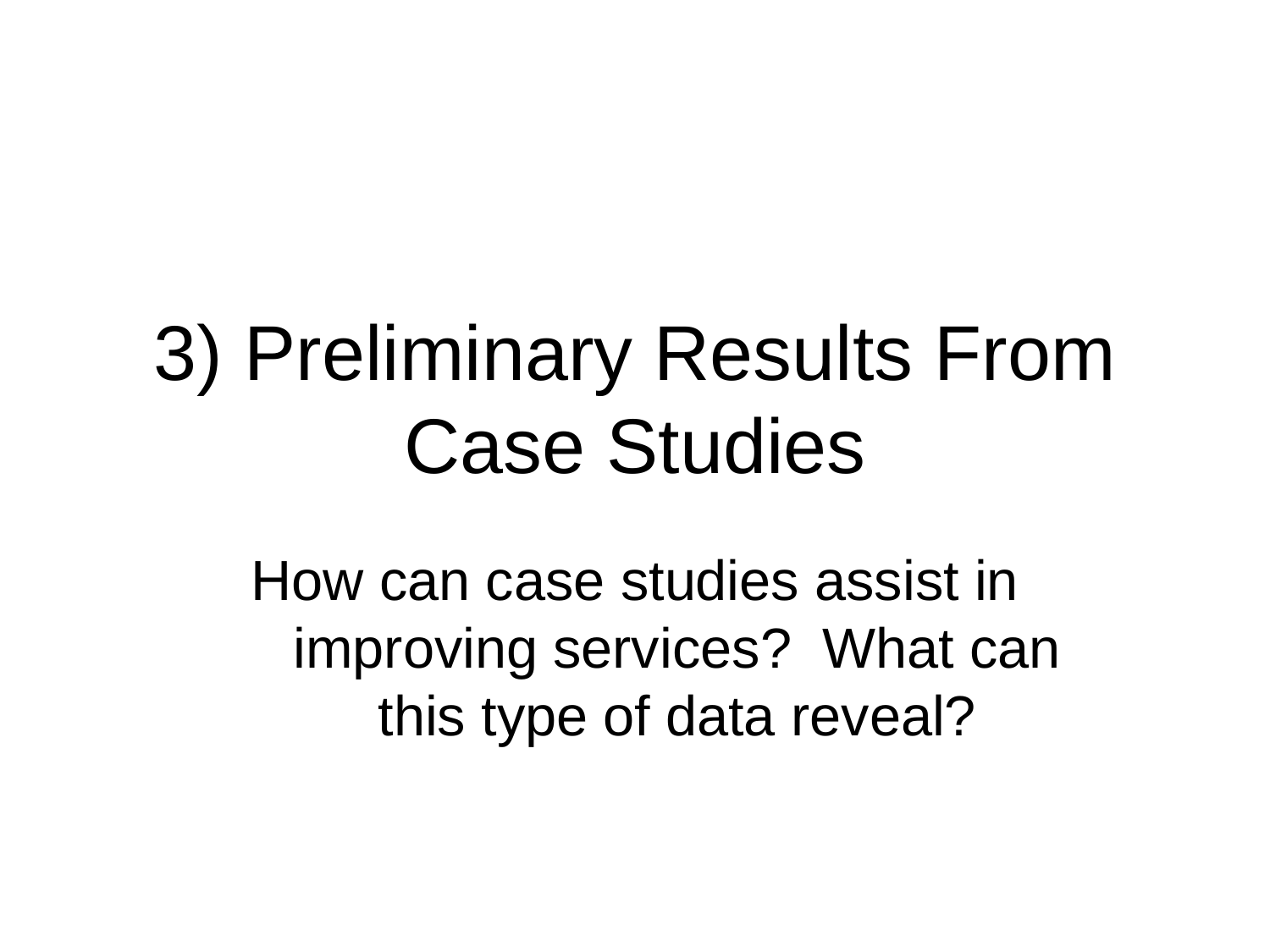### Then, we selected 5 files from the 19 infants identified with hearing loss and started CASE STUDY analyses to answer the following research question:

What variables were contributing to delays in getting the infant from initial hearing screening to the development of an IFSP?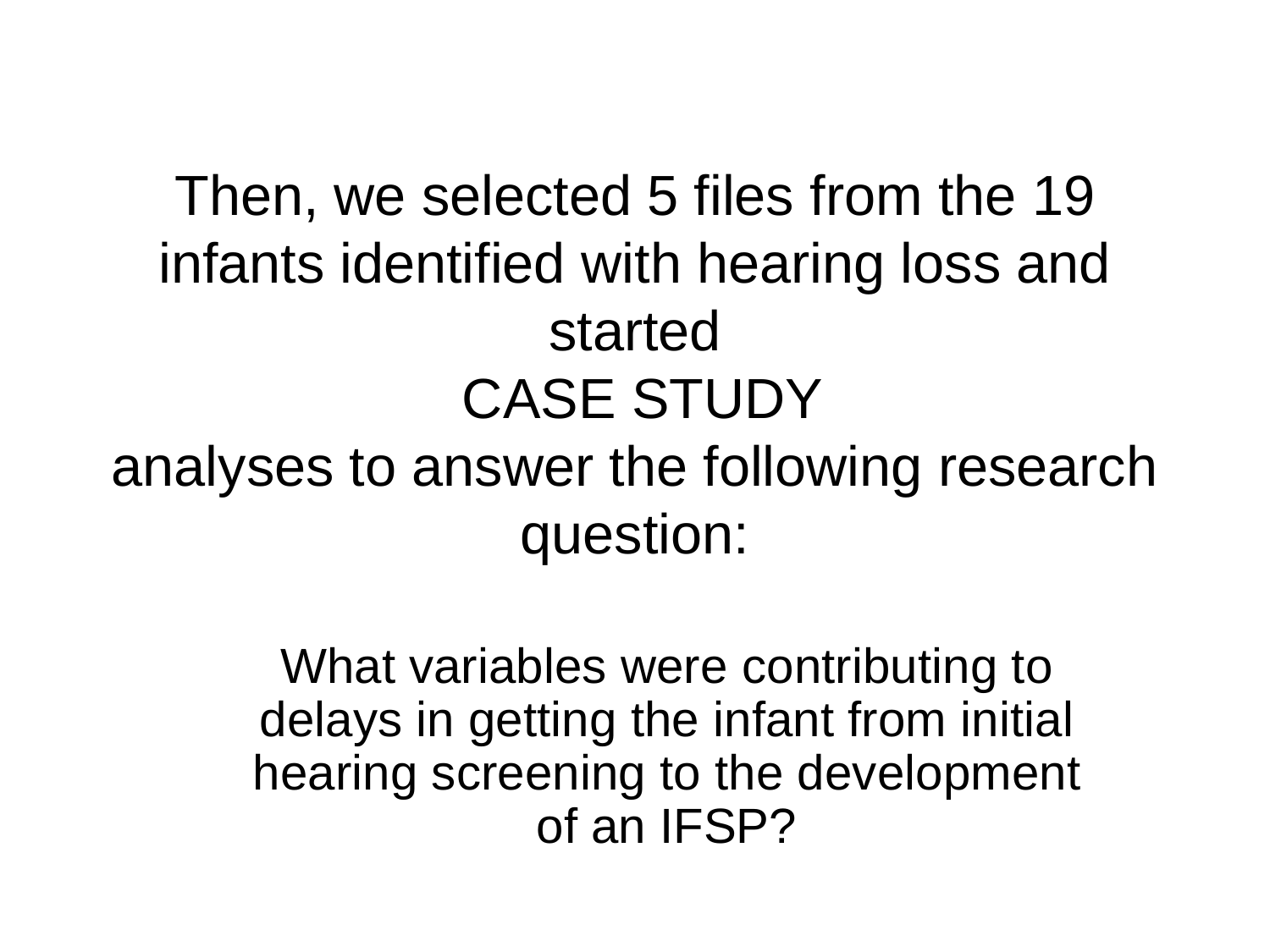# Purposeful Sampling of Cases

- Purposeful sampling is a qualitative method where subjects/cases are selected in a specific way, as opposed to random selection
- Sampling strategy used: CRITERIA SAMPLING
- CRITERIA used for Subject selection: The infant had to:
	- have a significant hearing loss
	- been Identified between 2003 or 2004
	- have Informed Consent form on file
	- Using this criteria, the 19 files were reviewed and 5 selected to be included in the case study.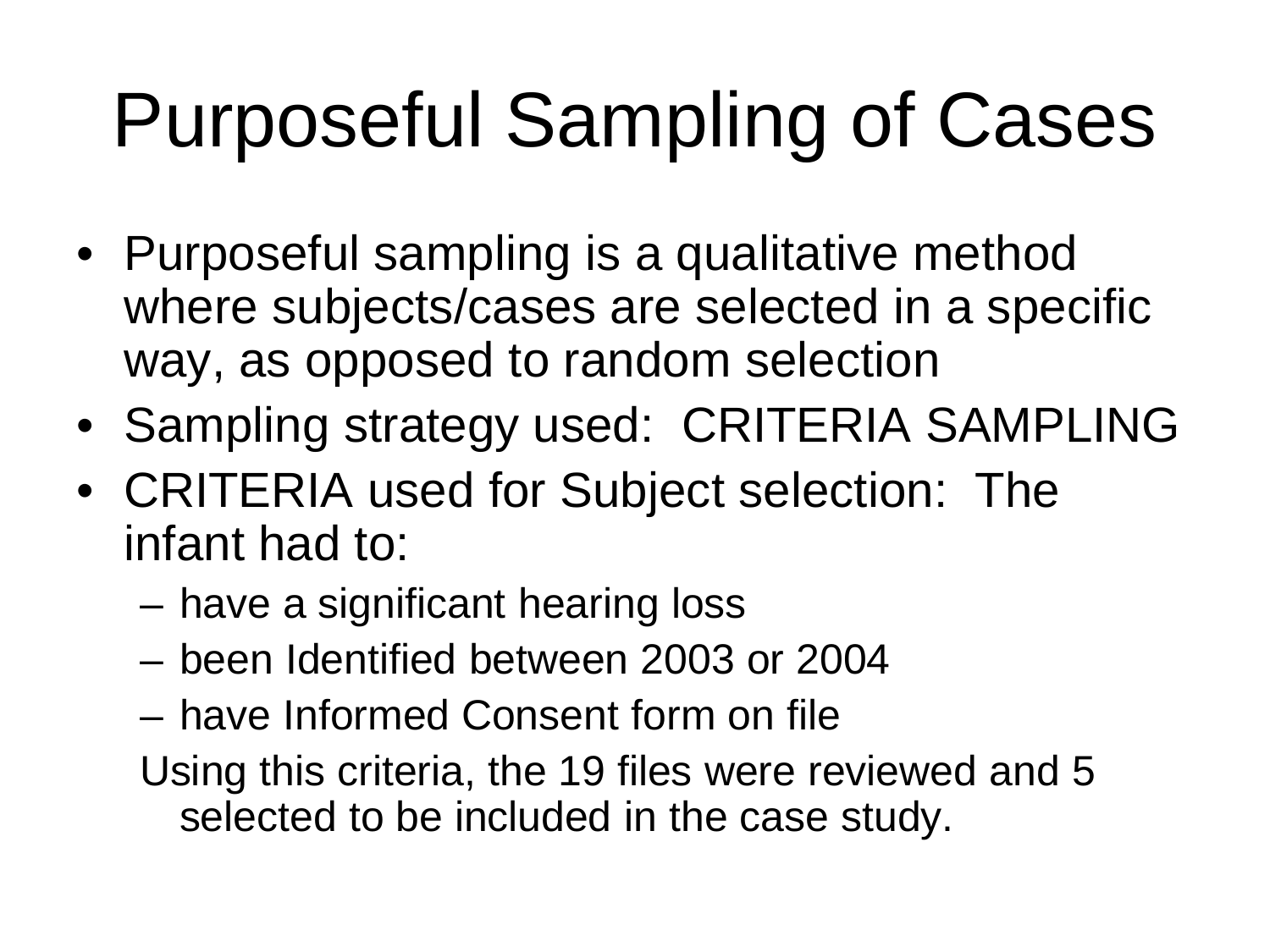## Triangulating to Validate Findings

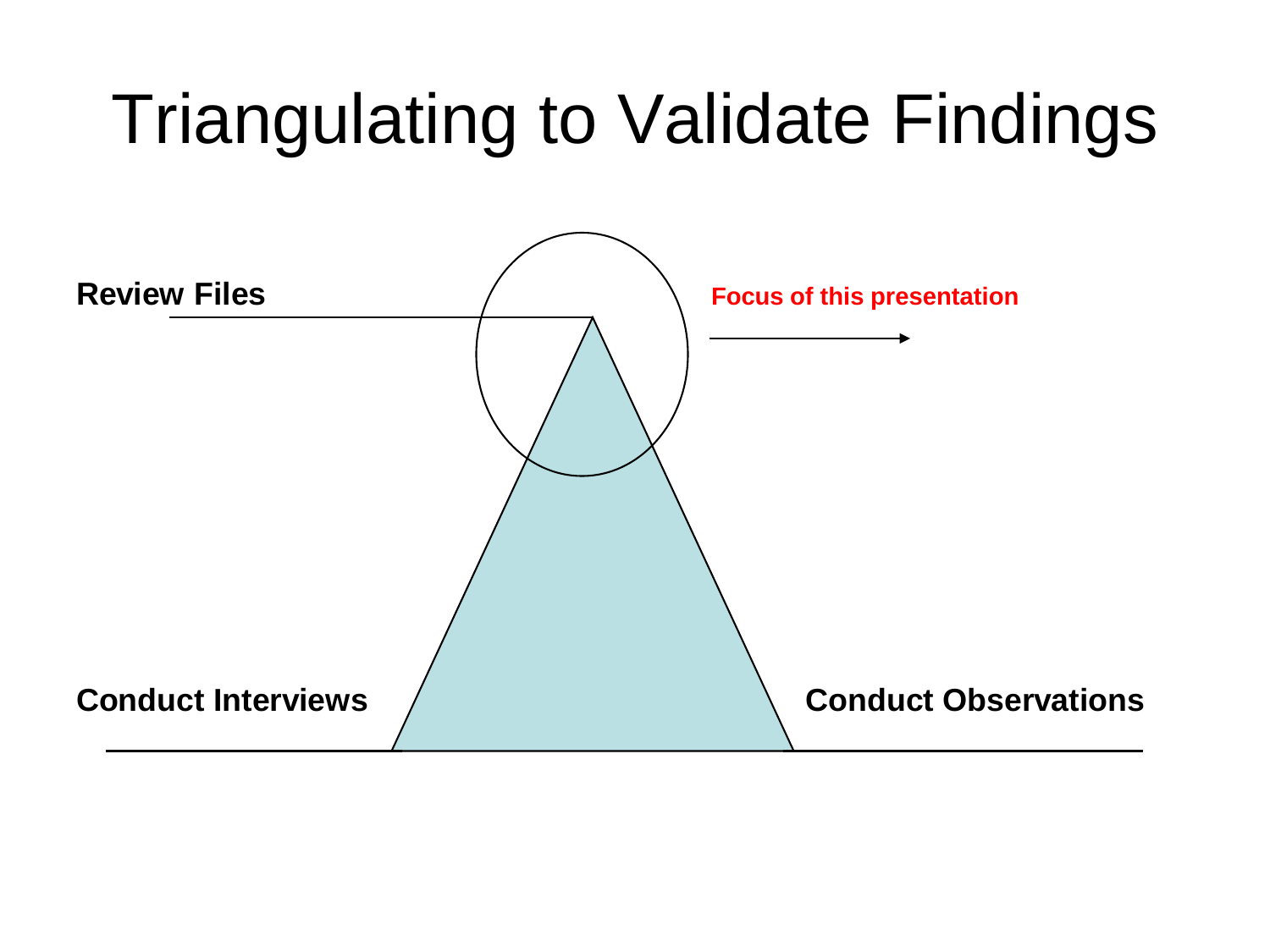# Brief Profile of the Cases

CASE #1-"Teacup" CASE #2-"Wussy"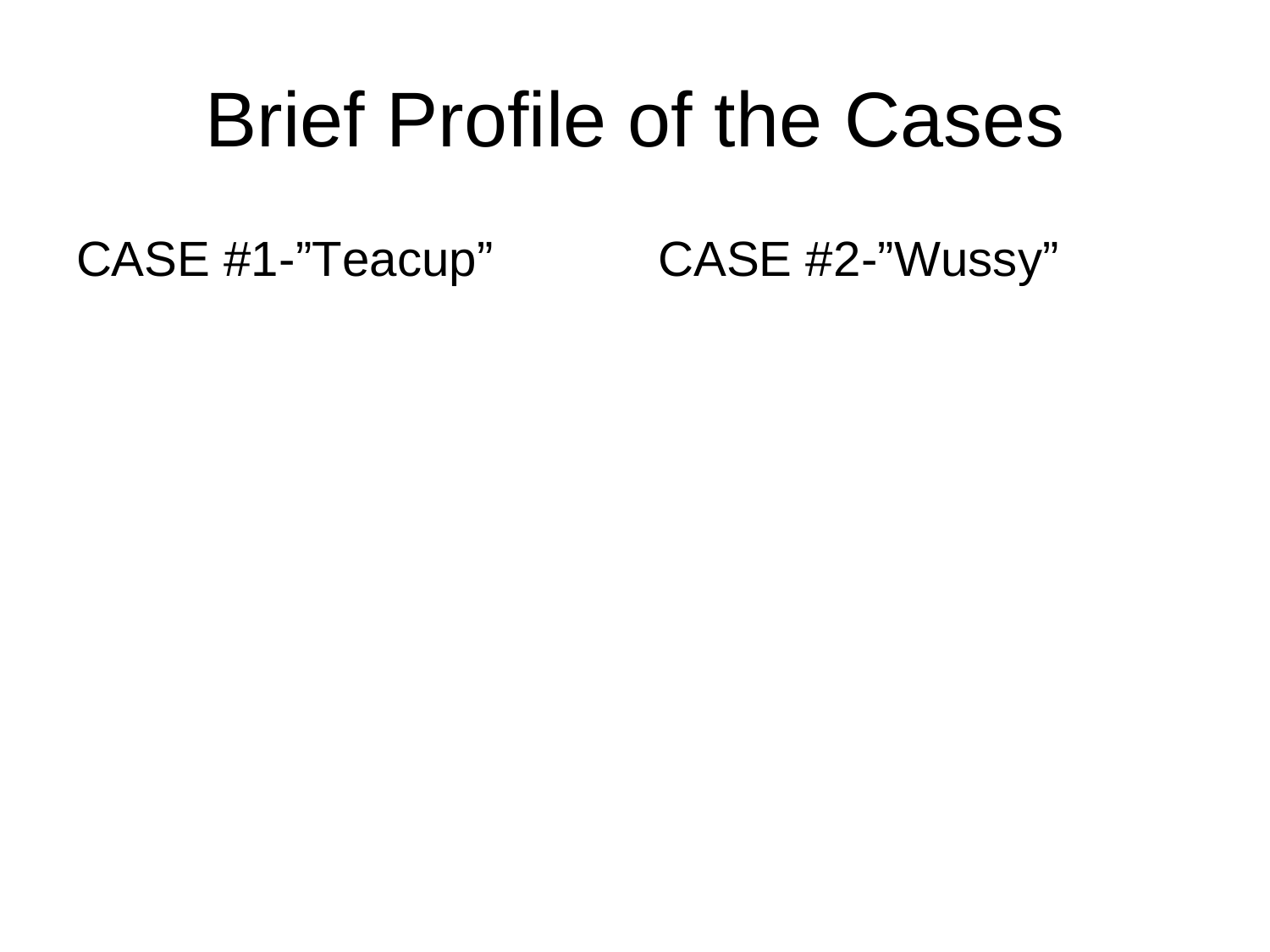## Brief Profile of the Cases

CASE #3-"Star 1" CASE #4-"Star 2"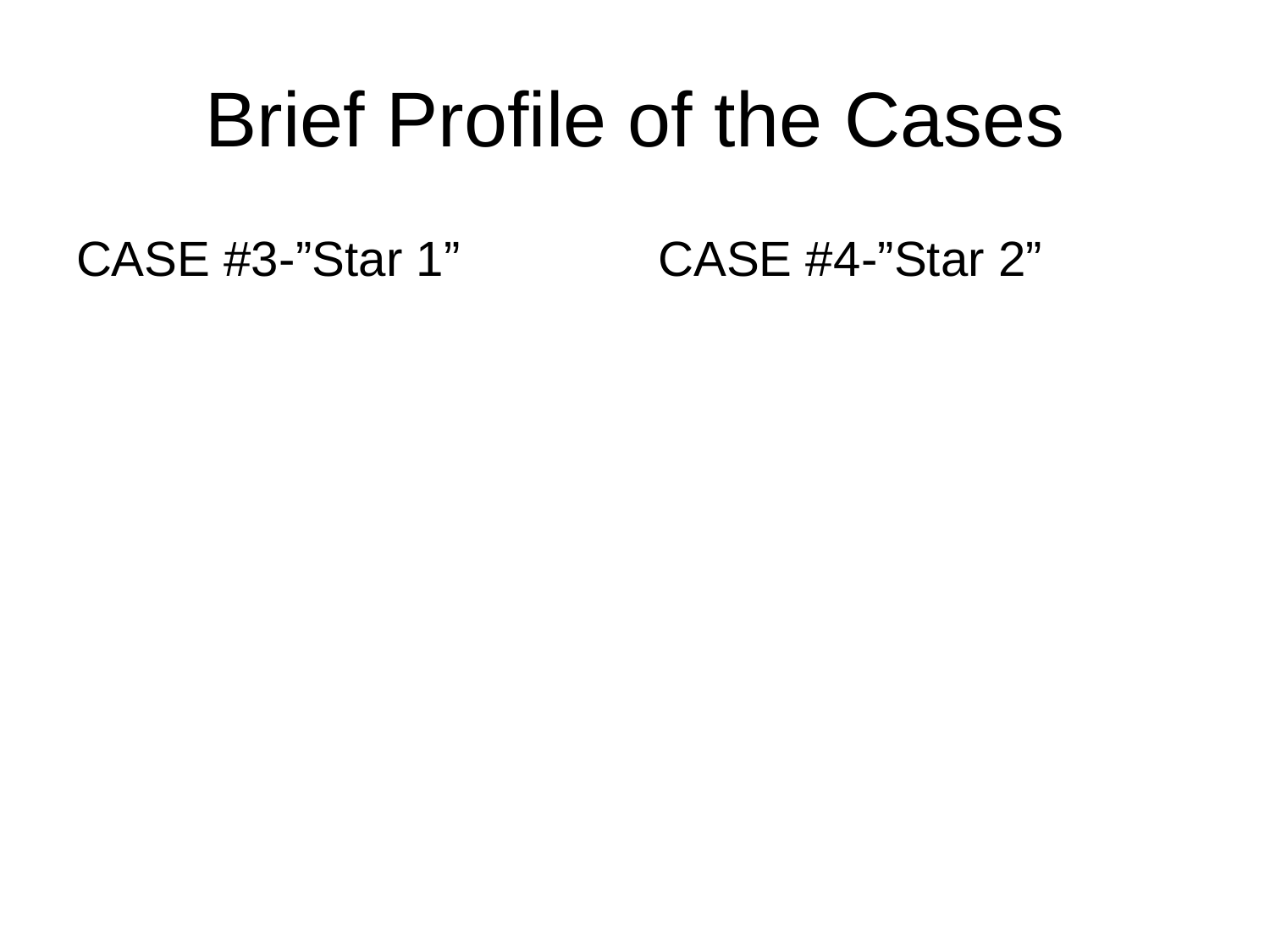# Brief Profile of Cases

• CASE #5 "Ditty" General Observations of all Cases: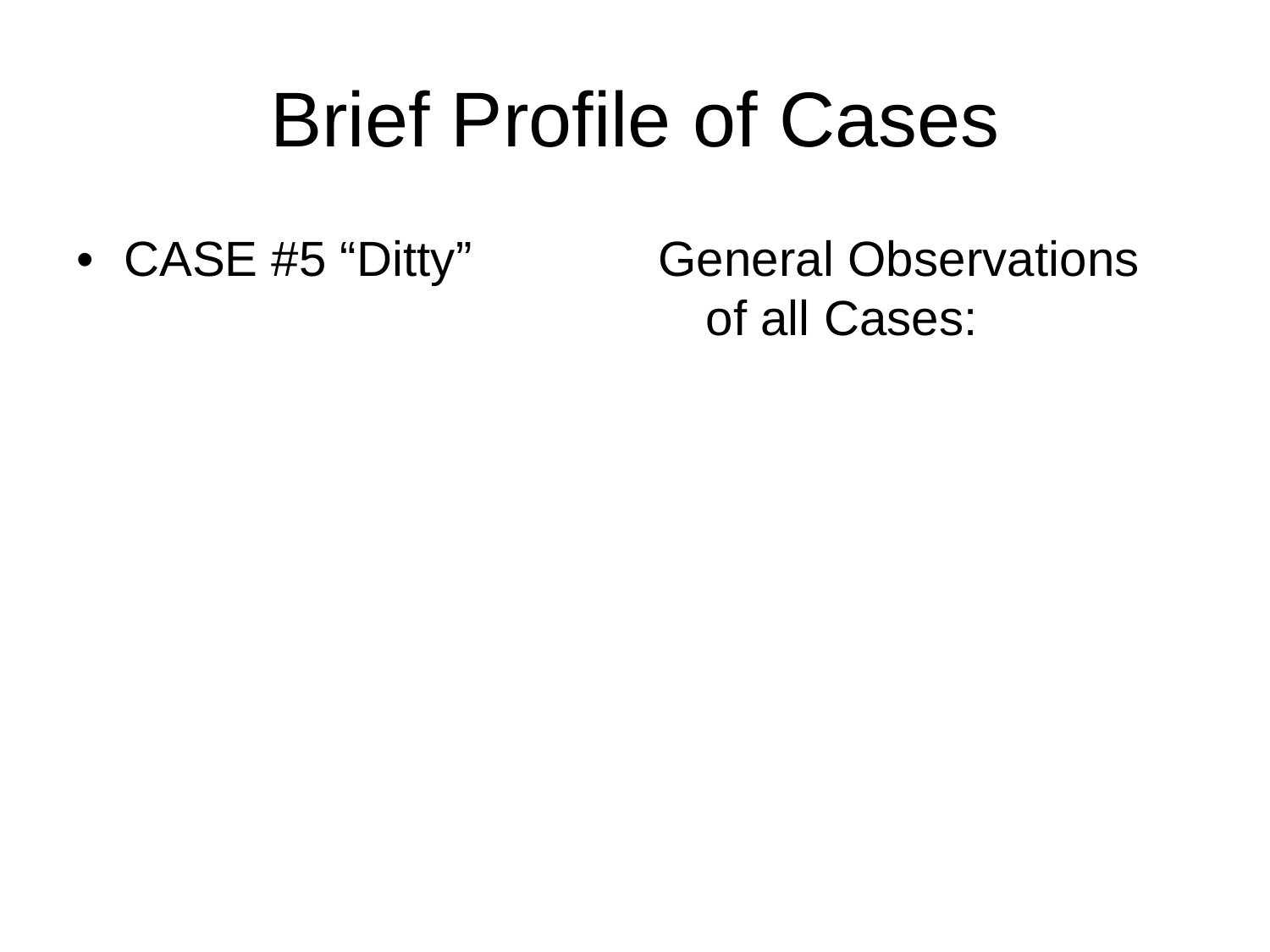# Our PRELIMINARY Findings

resulted in the following………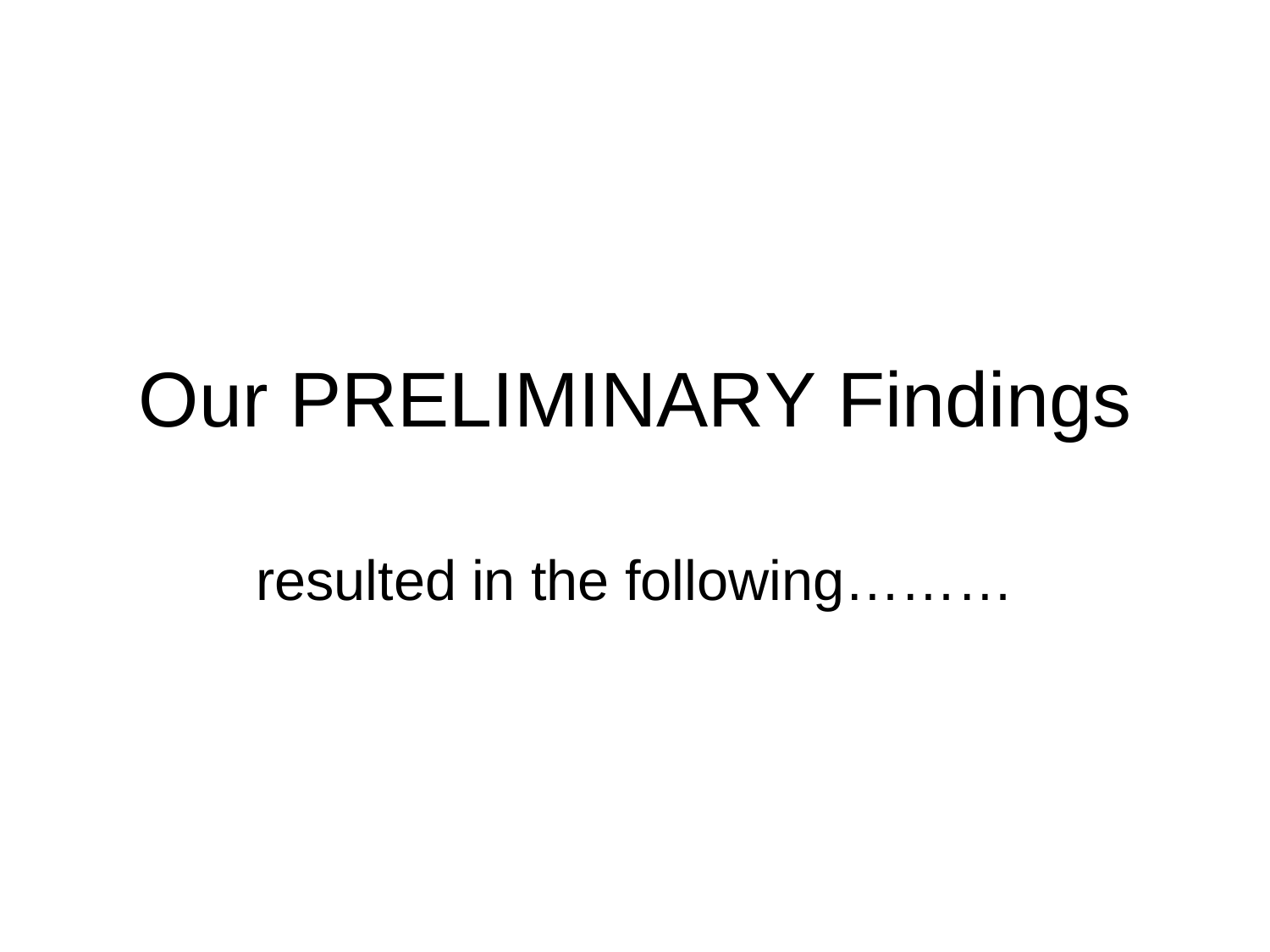# **Early Intervention Services**

- Were delaying the development of an IFSP in order to screen the infant 2, 3, or even 4 times to insure that the infant needed a full DAE. They were well intentioned as they wanted to be sure the infant had a potential hearing loss
- Delayed making immediate contact and follow up on infants referred due to scheduling problems. There was a paper processing issue.
- Valuable time was lost due to these delays.

The program has already made policy and procedural changes to address these issues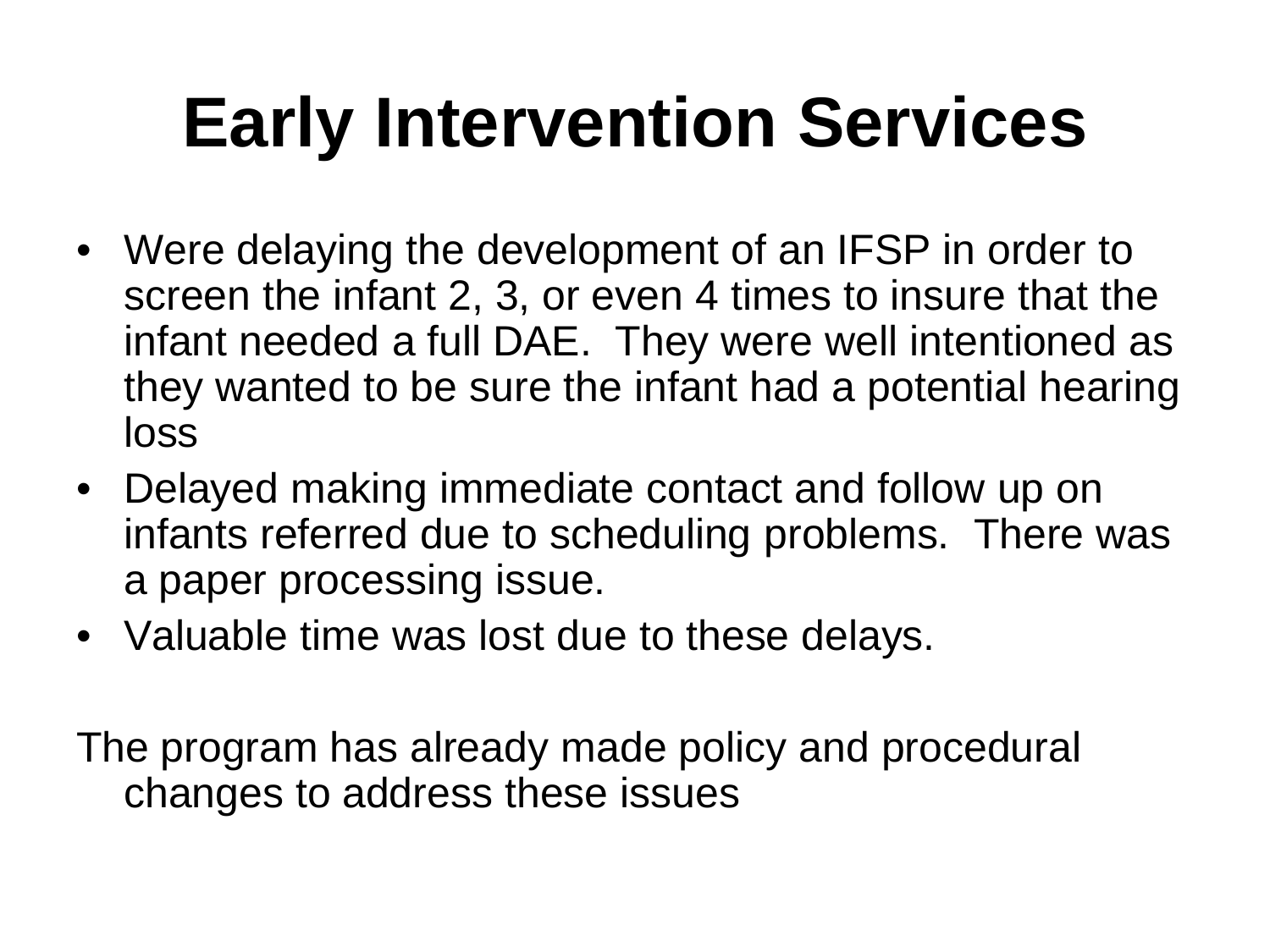### **Parents of Infants with Hearing Loss**

- In 3 of the 4 cases, parents showed a consistent pattern of no-show for follow up audiological appointments. In 2 cases they refused services altogether
- One case documented a parent who kept insisting that "the baby was making sounds" until services were discontinued
- BUT…..in one case everything was completed in a timely manner and significant improvements have already been observed.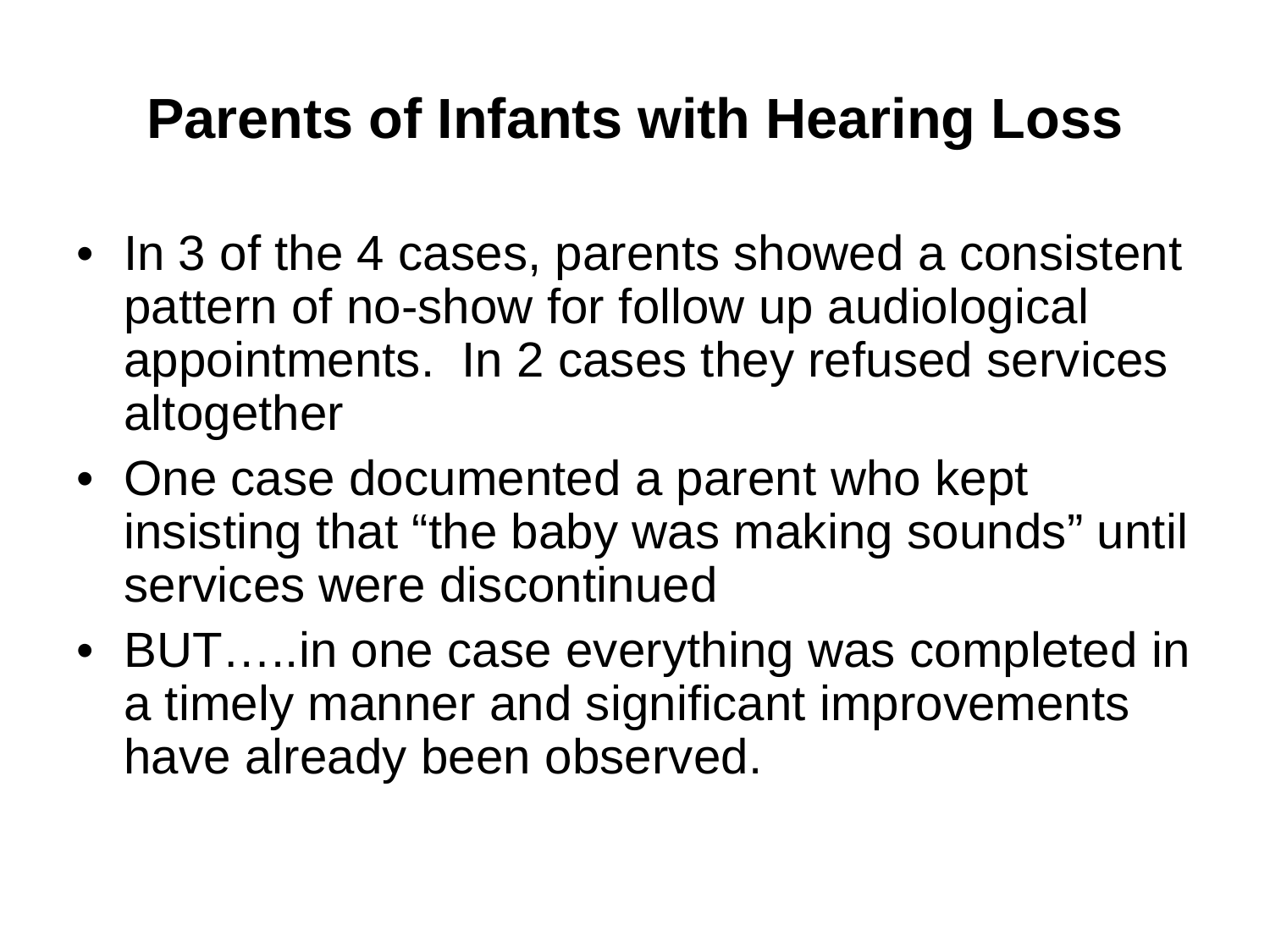# **Wussy**

- Born Feb. 26, 2004 and had all rescreening and DAE completed by 6.1 months of age. IFSP on file by 8 months.
- At the annual evaluation on Nov. 9, 2005

|                                   | 11/3/04 | 11/9/05 |               |
|-----------------------------------|---------|---------|---------------|
|                                   | 8 mos   | 20 mos  |               |
| <b>Receptive Language Skills</b>  |         | 24      | REEL          |
| <b>Expressive Language Skills</b> | 3       | 22      | <b>SKI-HI</b> |
|                                   | $2 - 4$ | 22      | HFI P         |
|                                   | 5       | 21      | REEL          |

Wussy continues receiving early intervention services and audiological follow up.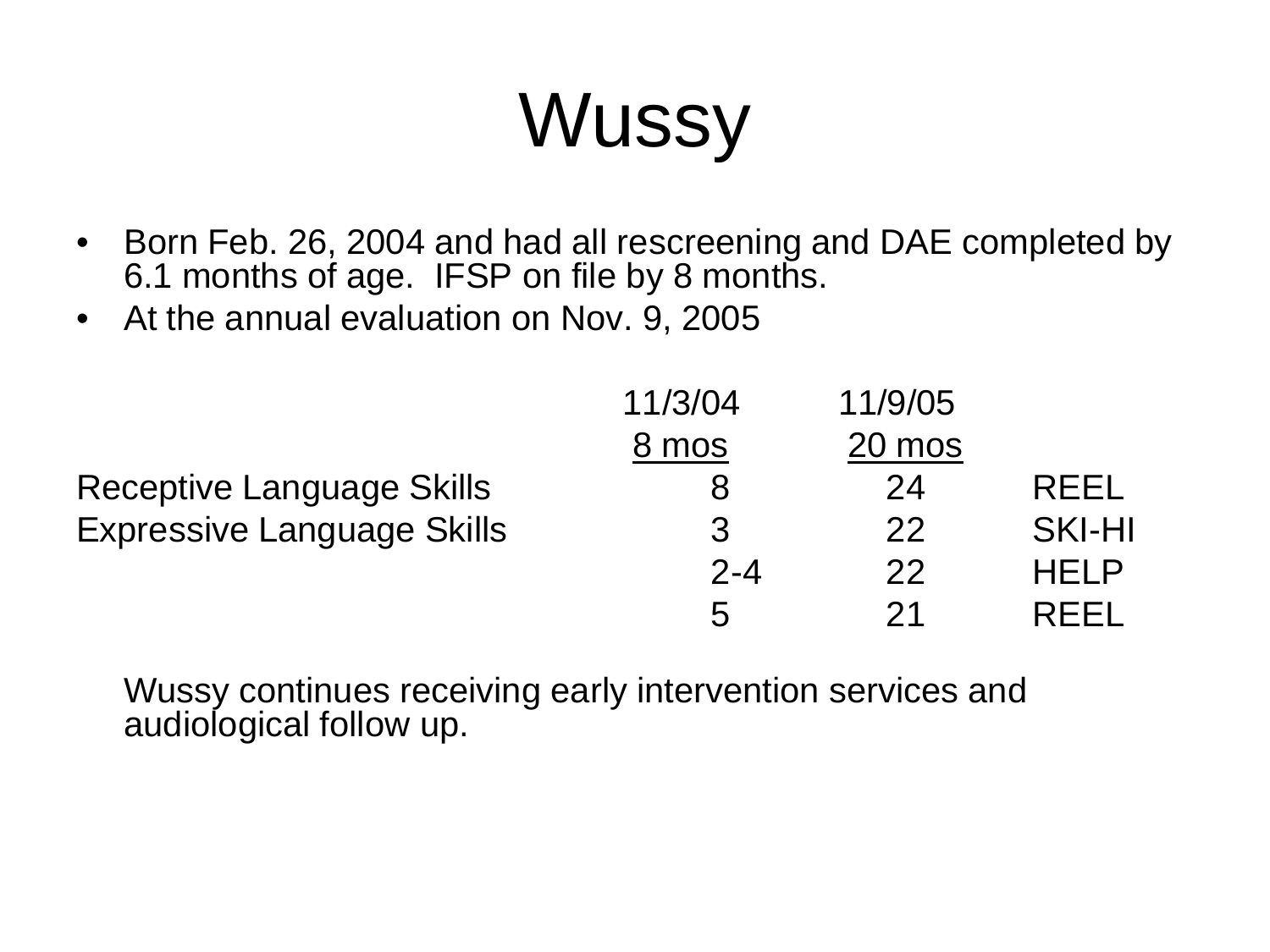## Interpretation & Recommendations

- There is great value in using the NHS database for more than just reporting numbers. Simple manipulations can reveal information that can be used to improve services
- Strongly consider integrating both quantitative and qualitative methods when conducting studies or evaluating the program
- Cultural differences that are subtle and may go undetected can be addressed if data is manipulated in other ways
- Keep communication lines open among all stakeholders. The data findings should always be used to improve services and help families, NEVER for casting blame or making arbitrary changes
- Success in programs require a collaborative approach and willingness to cooperate to improve outcomes for infants
- These are preliminary findings and as our research continues we hope to discover new directions for improving services and in developing research directions that will assist families and professionals.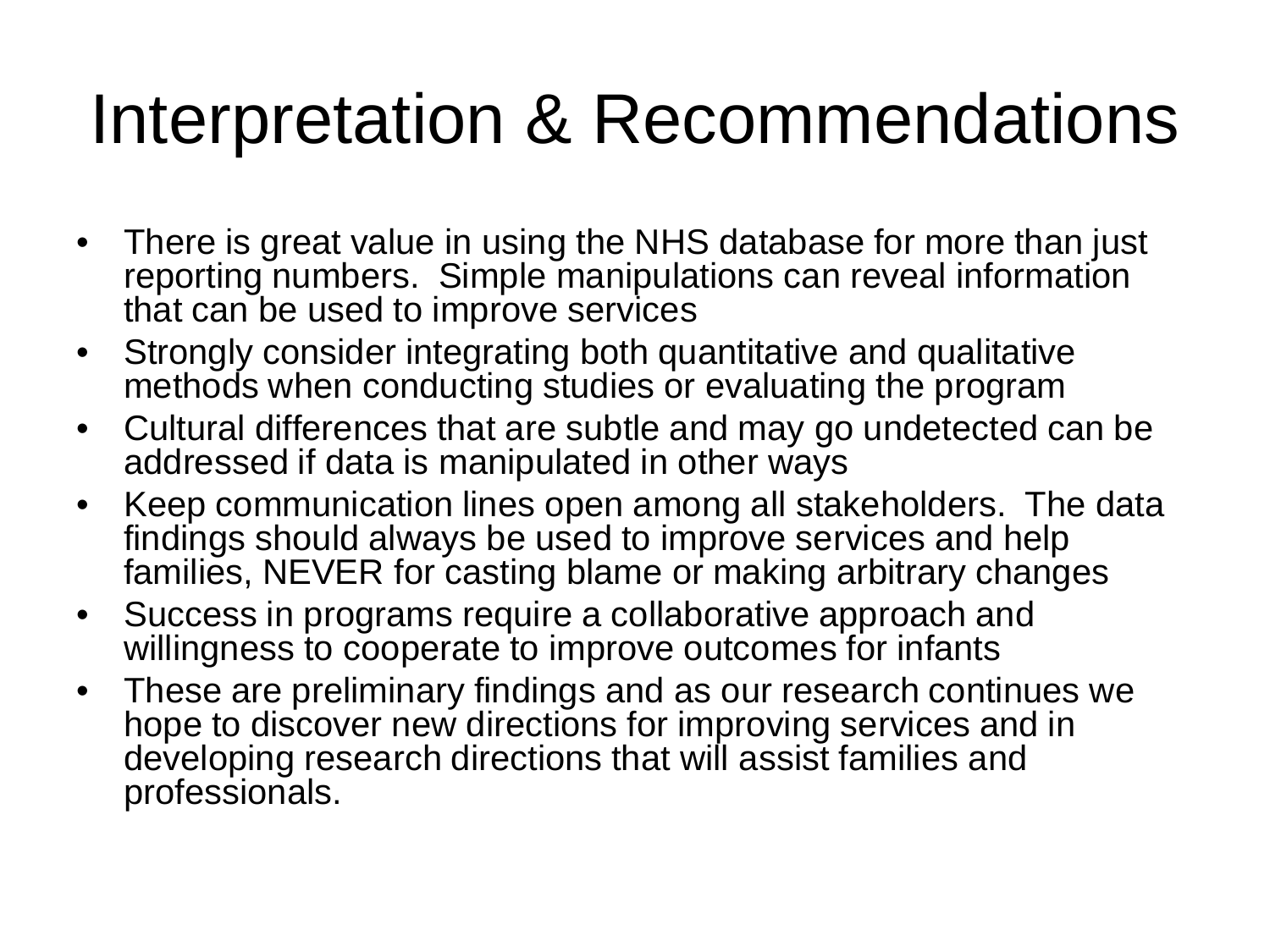

### Post-Test

- Did you learn a little about the U.S Territory of GUAM?
- Do you have an understanding of the current status of newborn hearing screening efforts in GUAM
- Did you learn how Guam used the NHS database system to assist in improving hearing screening outcomes through various simple data manipulations?
- Did you understand how data feedback to key personnel regarding data trends can improve outcomes?
- Did you learn how qualitative research options, such as case studies, can offer new insights and directions in the research to improve outcomes for infants with hearing loss?

Did you get some ideas that you can try for your own home Country?